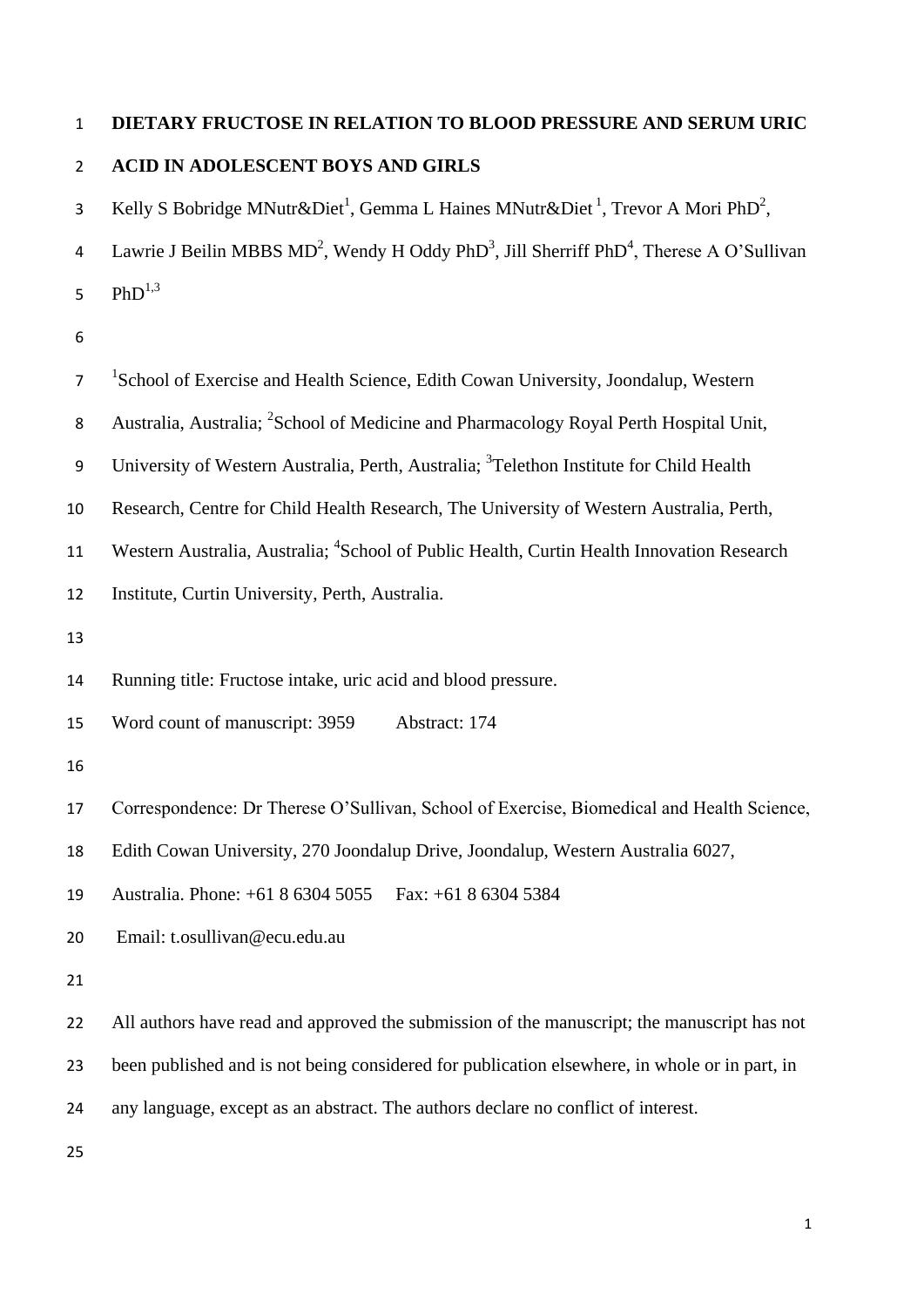#### **ABSTRACT**

 Evidence that fructose intake may modify blood pressure is generally limited to adult populations. This study examined cross-sectional associations between dietary intake of fructose, serum uric acid and blood pressure in 814 adolescents aged 13-15 years participating in the Western Australian Pregnancy Cohort (Raine) Study. Energy adjusted fructose intake was derived from 3-day food records, serum uric acid concentration was assessed using fasting blood, and resting blood pressure was determined using repeated oscillometric readings. In multivariate linear regression models, we did not see a significant association between fructose and blood pressure in boys or girls. In boys, fructose intake was independently associated with serum uric acid (P<0.01), and serum uric acid was independently associated with systolic blood pressure (P<0.01) and mean arterial pressure (P< 0.001). Although there are independent associations, there is no direct relationship between fructose intake and blood pressure. Our data suggests that gender may influence these relationships in adolescence, with significant associations observed more frequently in boys than girls. **Key Words:** fructose; blood pressure; uric acid; adolescents; Raine Study; Australia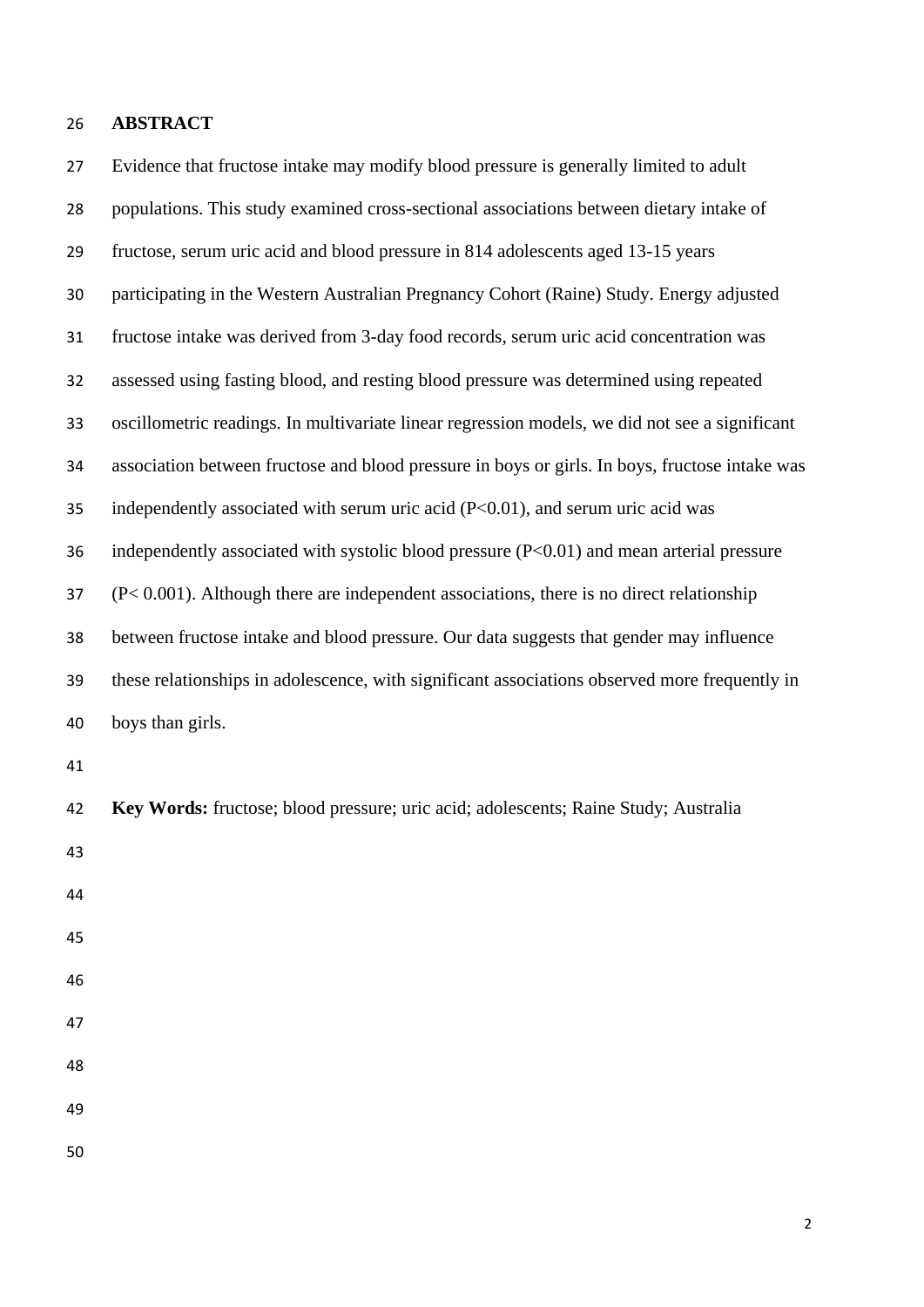#### **INTRODUCTION**

53 increasingly common in adolescents.<sup>[1,](#page-17-0) [2](#page-17-1)</sup> Between the 1988-1994 and 1999-2000 National Health and Nutrition Examination Survey (NHANES), systolic blood pressure (SBP) and diastolic blood pressure (DBP) significantly increased by 1.4 mmHg and 3.3 mmHg, 56 respectively, in American children and adolescents (aged 8-17 years)[.](#page-17-1)<sup>2</sup> Hypertension in adolescence has been associated with increased risk of early development of coronary artery 58 disease and left ventricular hypertrophy, as well as numerous other conditions.<sup>[3](#page-17-2)</sup> Additionally, adolescent hypertension has been linked with an increased risk of hypertension and chronic 60 disease in adulthood.<sup>[4](#page-17-3)</sup> Although the increasing trend in adolescent blood pressure (BP) has been largely attributed to increasing obesity, there are still unknown contributing factors.<sup>[2](#page-17-1)</sup> Dietary fructose is one of the potential risk factors currently under investigation in this regard. [5-7](#page-17-4) 

Hypertension is the most common disease of Western populations and is becoming

65 Fructose intake has been following an upward trend.<sup>[8](#page-18-0)</sup> In 2004 it was estimated that 9.1 % of total energy intake for Americans was derived from fructose, an increase from the 8.1 % in 67  $1978.<sup>9</sup>$  $1978.<sup>9</sup>$  Fructose is a monosaccharide naturally occurring in fruit and also commonly 68 consumed as table sugar (sucrose) or high fructose corn syrup.<sup>[10](#page-18-2)</sup> A study of 1999-2004 NHANES data estimated non-alcoholic beverages to contribute 46 % of total fructose intake, 70 followed by grain products at 17.3 %.<sup>[9](#page-18-1)</sup> Several researchers have examined BP in relation to sugar-sweetened beverage intake in particular, because they are known to contribute a large 72 proportion of fructose to Western diets.<sup>[6,](#page-17-5) [11](#page-18-3)</sup> Sugar-sweetened beverage intake was weakly but significantly related to greater SBP independent of obesity in a study of 4867 American 74 adolescents by Nguyen et al.<sup>[11](#page-18-3)</sup> The authors suggest elevated serum uric acid is part of a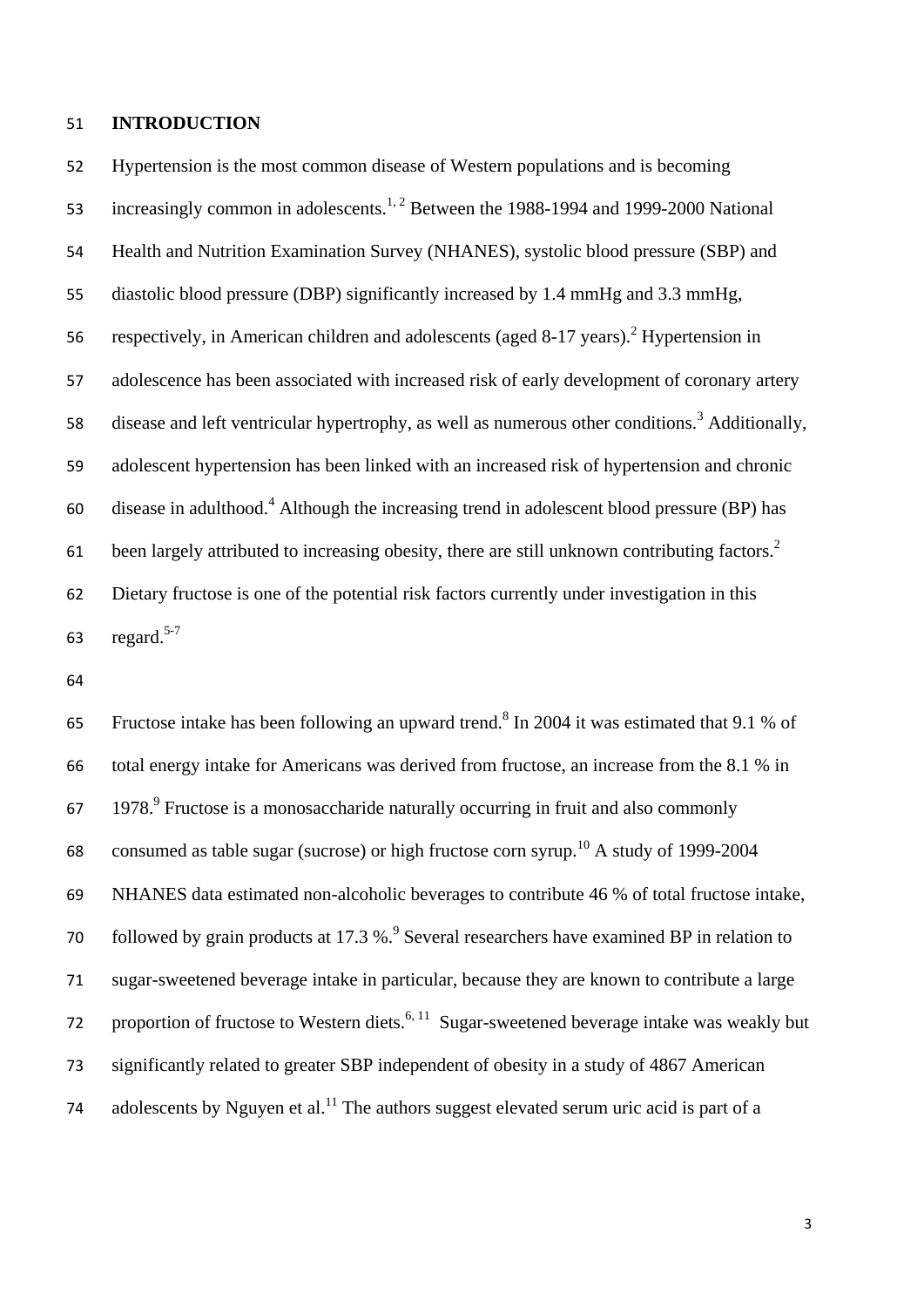potential causal mechanism behind these findings. Studies of adult subjects also support the 76 concept of a link between fructose and  $BP$ <sup>[5-7,](#page-17-4) [12](#page-18-4)</sup>

 To our knowledge, the only published fructose data for adolescents to date are from the United States of America and Switzerland, and there are no published national statistics for 80 fructose intake in Australia.<sup>[9,](#page-18-1) [10,](#page-18-2) [13,](#page-19-0) [14](#page-19-1)</sup> However, Woolley et al. recently collated a fructose database for adolescents involved in the 14 year follow-up of the Western Australian 82 Pregnancy Cohort (Raine) Study.<sup>[15](#page-19-2)</sup> We have used this data in conjunction with BP measurements to conduct a cross-sectional analysis between fructose intake and BP in this group of Australian adolescents. We aimed to: 1) investigate the cross-sectional association between fructose intake and BP in adolescents participating in the Raine Study, 2) determine if fructose intake is associated with serum uric acid and if serum uric acid is associated with BP in adolescents, and 3) determine if serum uric acid is significant in the fructose-BP physiological pathway. We hypothesised that BP would be positively associated with fructose intake after adjustment for potential confounding factors, and that uric acid would be a significant factor in the physiological pathway.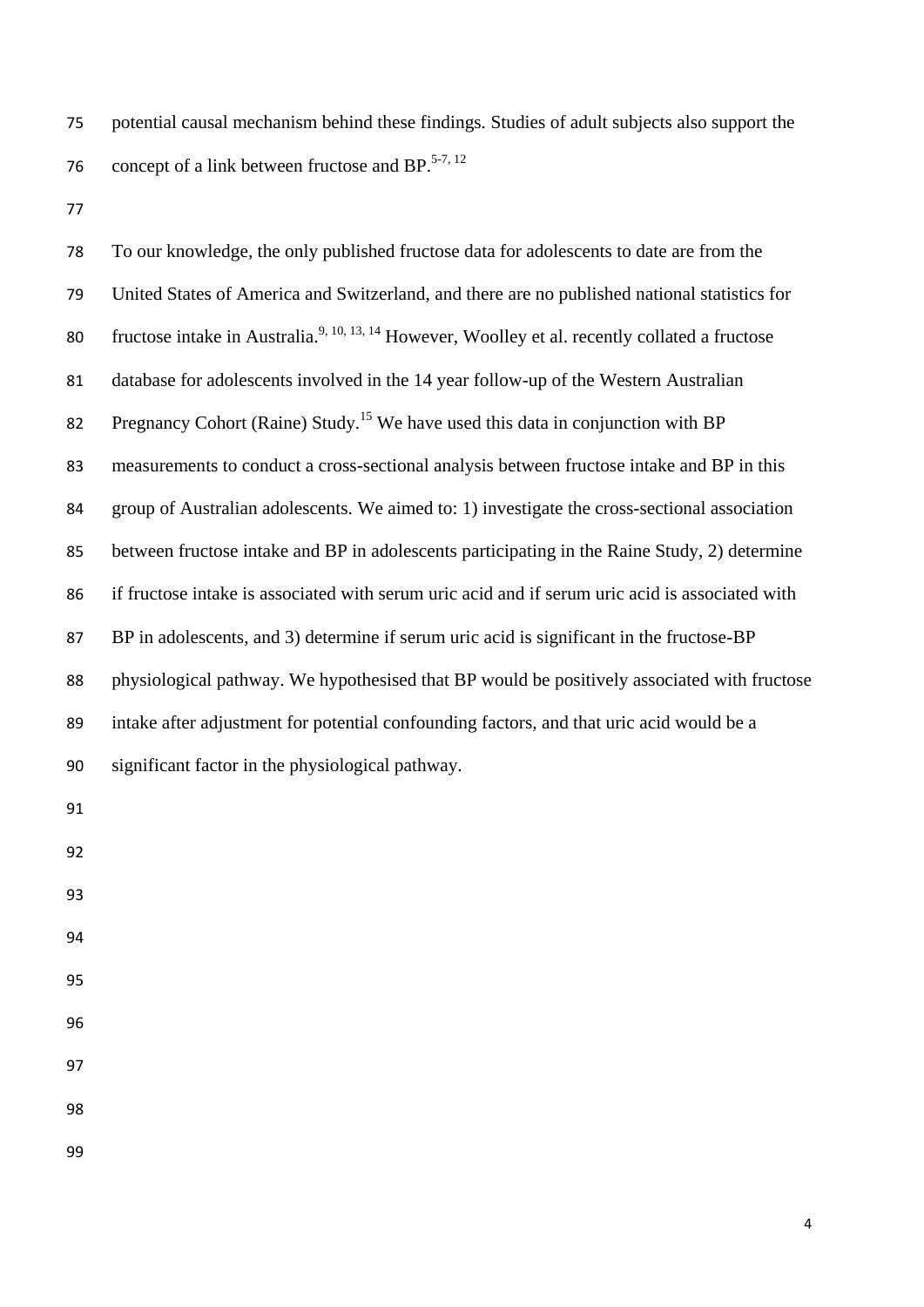**METHODS**

#### *Research Design*

102 This cross-sectional study uses data from the 14 year follow-up of the Raine study.<sup>[16](#page-19-3)</sup> The study involves a large cohort, with dietary intake information, biochemical analyses, anthropometry and lifestyle data available.

#### *Subjects*

 The Raine Study began with 2900 women at 16-20 weeks of gestation who were involved in research evaluating the effects of ultrasounds in pregnancy. Women were recruited from King Edward Memorial Hospital (KEMH) in Perth, and private clinics. More detailed 110 recruitment information has been published previously.<sup>[16](#page-19-3)</sup> The children born within the study were followed up at birth and at years 1, 2, 3, 5, 8, 10 and 14. There were 2868 live births, of which 1861 adolescents participated in at least one aspect of the 14 year follow-up. Of those who agreed to participate in the dietary assessment (n = 1286), 962 completed and returned the required 3-day food diary and 822 produced usable diaries which were complete and representative of usual intake. Five were excluded due to use of medications known to affect BP and three did not have their BP measured, which reduced the subject number to 814 (419 boys and 395 girls). Consent for participation in the study was obtained from the subjects and their parents or guardians. Ethics were approved via the ethics committees of Princess Margaret Hospital and KEMH.

### *Assessment of Dietary Intake*

 A 3-day food diary in household measures was used to assess dietary intake. This is a 123 validated tool for use in a younger population.<sup>[17](#page-19-4)</sup> Subjects who agreed to participate were provided with a food diary, metric spoons and cups, and both written and verbal instructions.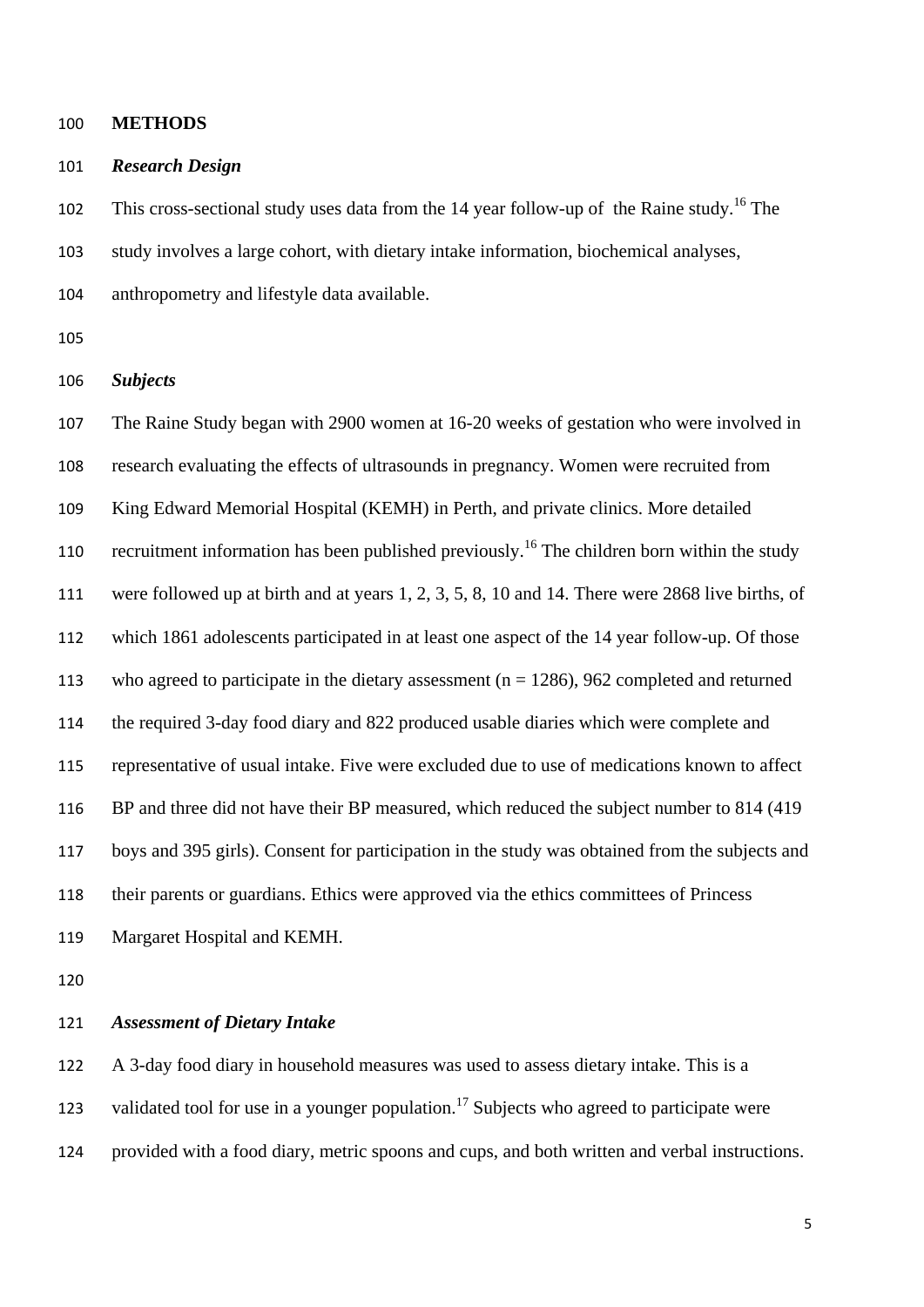The food diaries were completed by the adolescents with parental assistance if required. The adolescent was asked to reflect whether each day of the food diary was an accurate representation of their usual diet. Unrepresentative food diaries were excluded from analysis. Additional information required was obtained by a dietitian via telephone in order to improve  $\alpha$  accuracy of estimated intake.<sup>[18](#page-20-0)</sup>

 Records were entered into FoodWorks Professional Version 5 (Xyris Software Pty Ltd, Queensland, Australia), a dietary analysis program used to analyse nutrient intake in the Australian population.<sup>[19](#page-20-1)</sup> As fructose values are not calculated by the software at the time of the study, intake was estimated for all foods containing 0.1 g of carbohydrate per 100 g or 135 more with the aid of various nutrient databases.<sup>[15](#page-19-2)</sup> Fructose data were adjusted for total energy 136 intake using the residuals method.<sup>[20](#page-20-2)</sup> Using energy-adjusted fructose intake takes into account the amount of fructose an adolescent is consuming in relation to their energy intake. This helps to distinguish between adolescents who eat larger volumes of food and therefore have greater fructose intake as a result of overall higher intake, and those who are consuming a fructose-rich diet.

### *Assessment of Physical and Physiological Characteristics*

 The adolescents underwent a physical assessment at the Telethon Institute of Child Health Research in Perth, Western Australia. Height was measured to the nearest 0.1 cm using a Holtain Stadiometer, and weight to the nearest 100 g using a Wedderburn Digital Chair Scale. Adolescents were dressed in singlet tops and running shorts for both measurements. Body 147 mass index (BMI) was calculated (weight  $(kg)/$  (height  $(m)^2$ ). BMI categories of underweight, normal weight, overweight, and obese were defined using the Cole criteria for this age 149 group.<sup>[21,](#page-20-3) [22](#page-20-4)</sup> A research assistant took waist measurements at the level of the umbilicus to the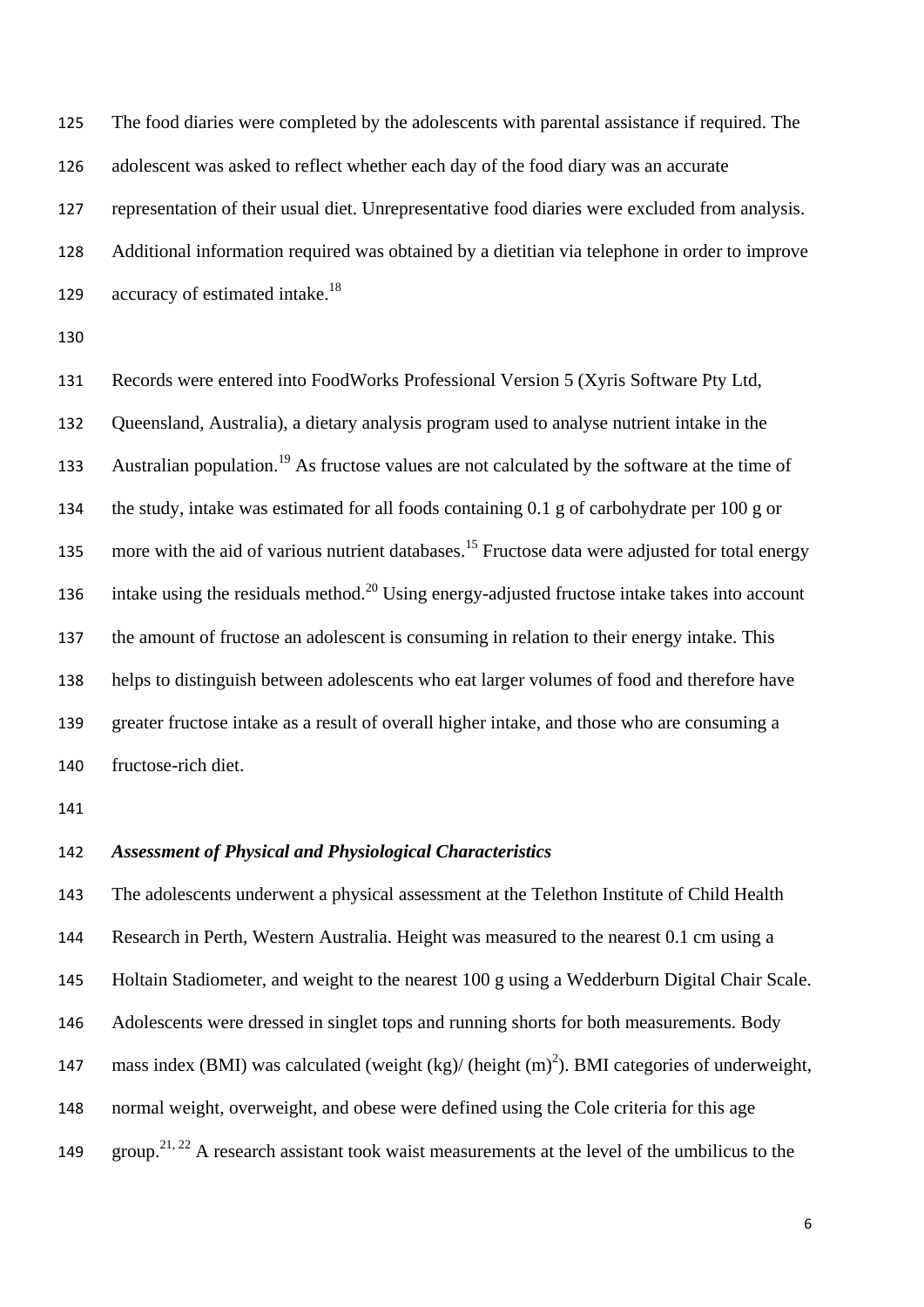nearest 0.1 cm until two readings were within a centimetre of each other. The Tanner stages of pubic hair development scale was used to determine reproductive development stage of the 152 adolescents via a privately completed questionnaire.<sup>[23](#page-20-5)</sup> Aerobic fitness, used to represent physical activity, was determined from the heart rate whilst on a bicycle ergometer using the 154 Physical Work Capacity 170 protocol.

A Dinamap ProCare 100 Monitor (General Electric Healthcare Technologies, Rydalmere,

New South Wales Australia) with appropriate cuff sizes was used to measure BP.

Adolescents were rested for five minutes in a sitting position and BP's were determined from

the last five readings taken over a period of 10 minutes. Mean arterial pressure (MAP) was

calculated as DBP plus one third of the pulse pressure. Fasting blood samples were analysed

by the PathWest Laboratory at Royal Perth Hospital for uric acid using a Technicon Axon

analyser and Technicon methods and reagents (Bayer Diagnostics).

 Subjects were categorised as having high blood pressure if either their systolic or diastolic blood pressure was above age and gender specific adolescent definitions derived from the International Diabetes Federation (IDF) and the National Cholesterol Education Program 167 Adult Treatment Panel III (ATP).<sup>[25](#page-21-1)</sup>

### *Sociodemographic and Family Characteristics*

 The carers of the adolescents were asked to report their education level, maternal age at conception, family income, family history of hypertension and whether the household was single or double parent. Maternal education level was categorised by the highest school year completed (grade 10 or less, grade 11 or grade 12). Maternal age at conception was also stratified (less than 20 years, 20-29 years, or 30 years and older). Family income, reported as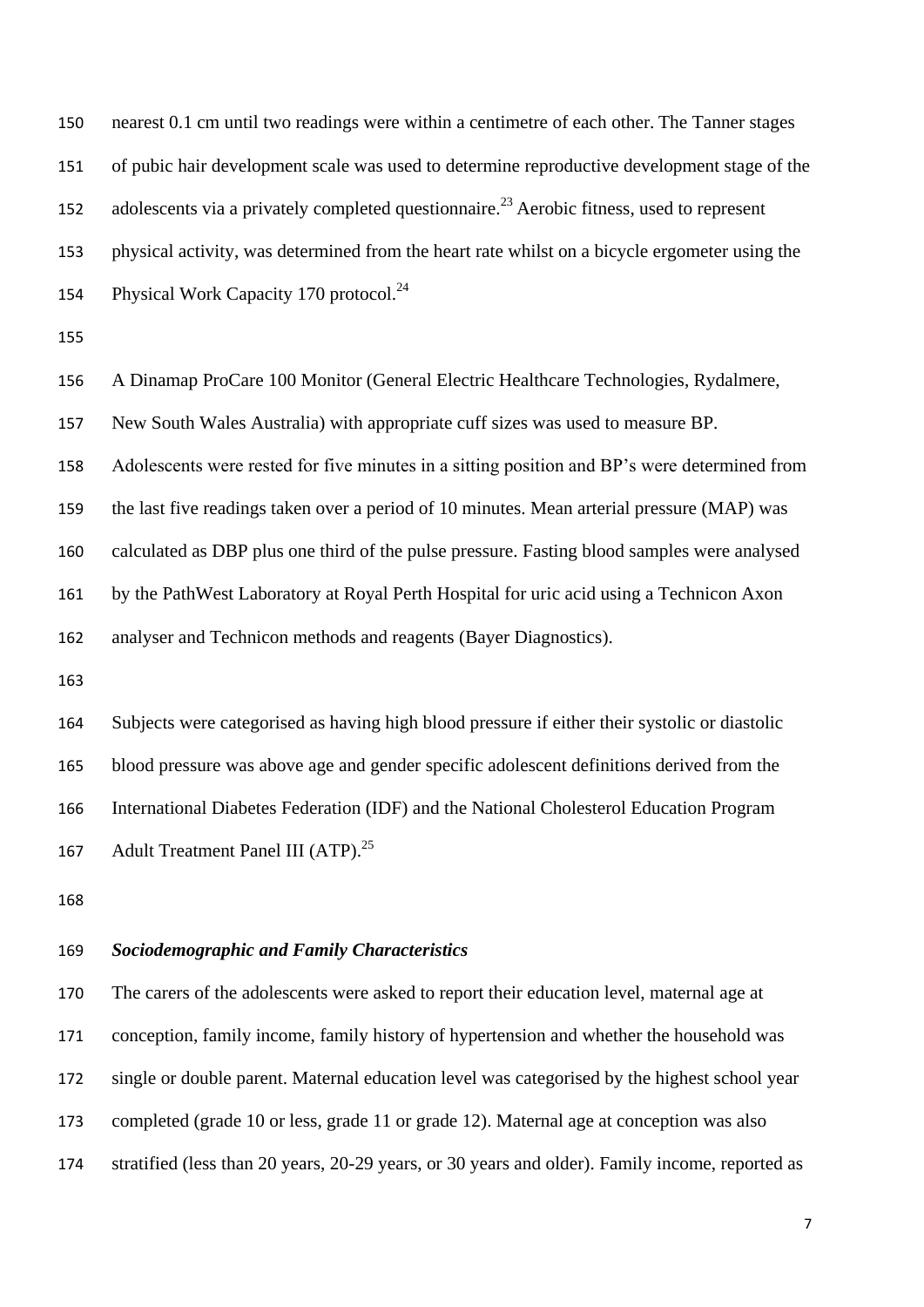gross annual Australian dollars, was divided into three groups; less than \$35 000, \$35 000- 70 176 000, or greater than \$70 000. A positive history of family hypertension was recorded if a biological parent had been medically diagnosed.

#### *Potential Confounding Factors*

 The potential confounding factors considered in this study included age, corrected gestational age, gender, birth weight, BMI, waist to height ratio, waist circumference, pubic hair development stage, family history of hypertension, level of maternal education, maternal age at birth, single parent families, family income, energy intake, dietary sodium, dietary potassium, dietary fibre, dietary vitamin C, caffeine intake, alcohol intake, physical activity, screen time and aerobic fitness. Any supplementary vitamin C recorded in the food diary was included in assessment of dietary vitamin C intake.

#### *Statistical Analysis*

 Predictive Analytics Software (PASW) for Windows, version 18.0 2009 (SPSS Inc., IBM, Chicago, IL, USA) was used for statistical analysis. Potential confounding factors were assessed for normality and were tested accordingly. Pearson's correlation assessed normally distributed continuous variables. Spearman's Rho correlation was used to assess skewed, continuous data. Independent t-tests assessed normally distributed variables with two categories and one-way ANOVA assessments were conducted for normally distributed variables with three or more categories. Significant confounding factors were then further assessed by multiple linear regression to determine their impact on the dependent variables (SBP, DBP, MAP and serum uric acid). Confounding factors which were not significant and did not contribute to improving the R square value for the multiple linear regression models were removed.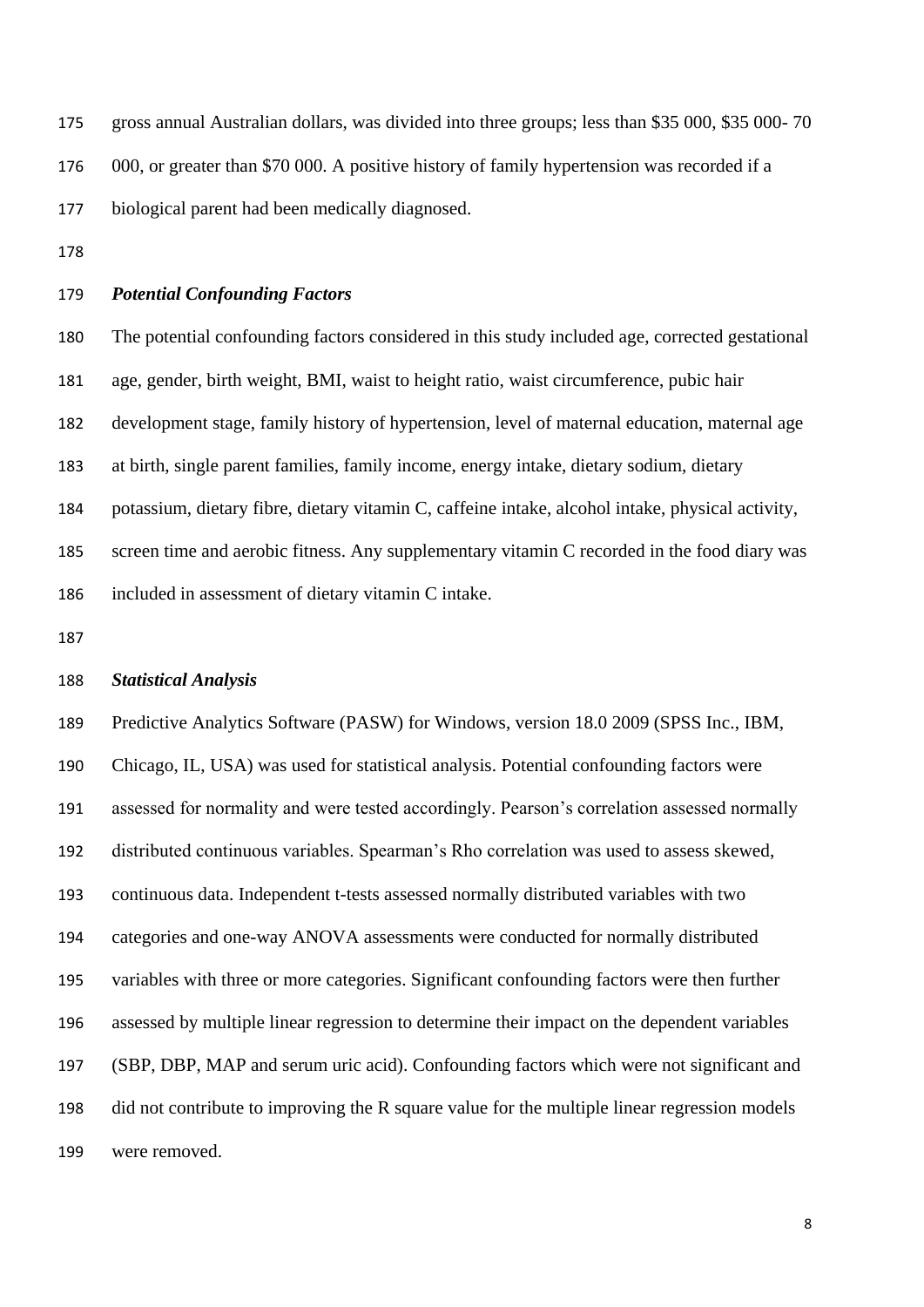Boys and girls were compared by independent t-tests for dietary, BP, uric acid or physical 202 characteristic differences (mean  $\pm$  standard deviation (s.d.) reported). Multivariate linear regression analyses which were unadjusted, adjusted for age and BMI, and fully adjusted for confounding factors, were used to analyse relationships between energy adjusted fructose intake with SBP, DBP, MAP and serum uric acid. For comparison, absolute fructose was assessed by multivariate linear regression using the full models, but with additional adjustment for energy intake. Multivariate linear regression also assessed the relationship between serum uric acid and BP variables using unadjusted, adjusted for age and BMI, and fully adjusted models. As boys and girls had significantly different values for energy adjusted fructose intake, serum uric acid, SBP and MAP, the multivariate linear regression analyses were conducted by gender. One way ANOVA and chi-square analyses compared quartiles of energy adjusted fructose intake and serum uric acid with BP variables. Confounders were considered significant at P< 0.05.

#### **RESULTS**

*Subjects*

217 Mean age of the adolescents included in this study was  $14.2 \pm 0.2$  years, ranging between 13.0 and 14.9 years. Descriptive data for anthropometric, BP and dietary intakes for the girls and boys are given in **Table 1**. Boys were significantly heavier and taller than girls, with higher energy intakes. Boys also had larger intakes of carbohydrate than girls; however this difference was insignificant when adjusted for energy. Absolute fructose intake was higher in boys (P<0.01). When adjusted for energy, fructose intake was lower in boys than girls (P<0.01). The average intake for energy adjusted fructose intake in the 95<sup>th</sup> percentile (top 5 %) for the genders combined was 84.5 g. Fructose provided 9.2 % of total energy intake in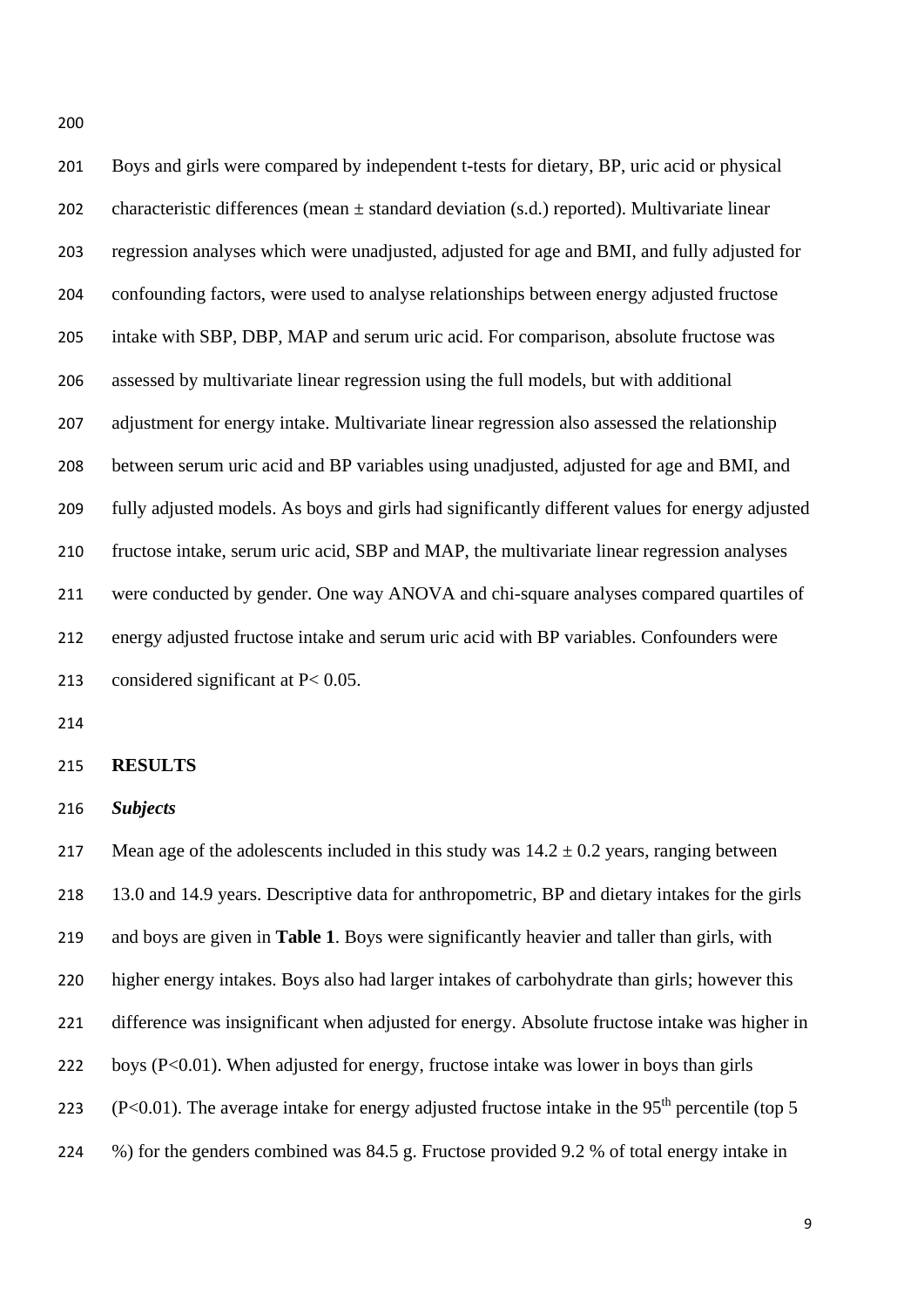the group. There were no significant correlations determined between energy adjusted 226 fructose intake with weight ( $P = 0.481$ ) or BMI ( $P = 0.991$ ). Serum uric acid was significantly higher in boys, when compared to girls. Systolic BP and MAP were lower in girls than boys (P<0.01). Diastolic BP was not significantly different between genders. The prevalence of high SBP and/or DBP in the group was 10.6% when defined using age and gender-specific 230 blood pressure cut-points. $^{25}$  $^{25}$  $^{25}$ 

### *Fructose, Serum Uric Acid and Blood Pressure*

 Multivariate linear regression models examined energy adjusted fructose intake with SBP, DBP, MAP and serum uric acid (**Table 2**). There were no significant associations between energy adjusted fructose and the BP variables for either gender. Multivariate linear regression analyses for serum uric acid showed a positive association with energy adjusted fructose for boys in an unadjusted model, a model adjusted for age and BMI only (partially adjusted), and a fully adjusted model. Assessment for girls showed a significant negative association in unadjusted and partially adjusted models, but not the fully adjusted model. Absolute fructose was assessed using the fully adjusted models but with the addition of energy intake as a confounding factor. Similar results were obtained for absolute fructose and uric acid with statistical significance observed in boys only (unstandardised β coefficient 0.001; CI 95% 0.0002 -0.001; standardised β coefficient 0.207; P<0.01).

#### *Uric Acid and Blood Pressure*

 Multivariate linear regression models examined serum uric acid with SBP, DBP and MAP (**Table 3**). Boys showed significant relationships between serum uric acid and SBP in all 248 three models  $(P< 0.01)$  and MAP in unadjusted and fully adjusted models  $(P< 0.01)$ , with 249 borderline significance when adjusted for age and BMI ( $P = 0.053$ ). An association was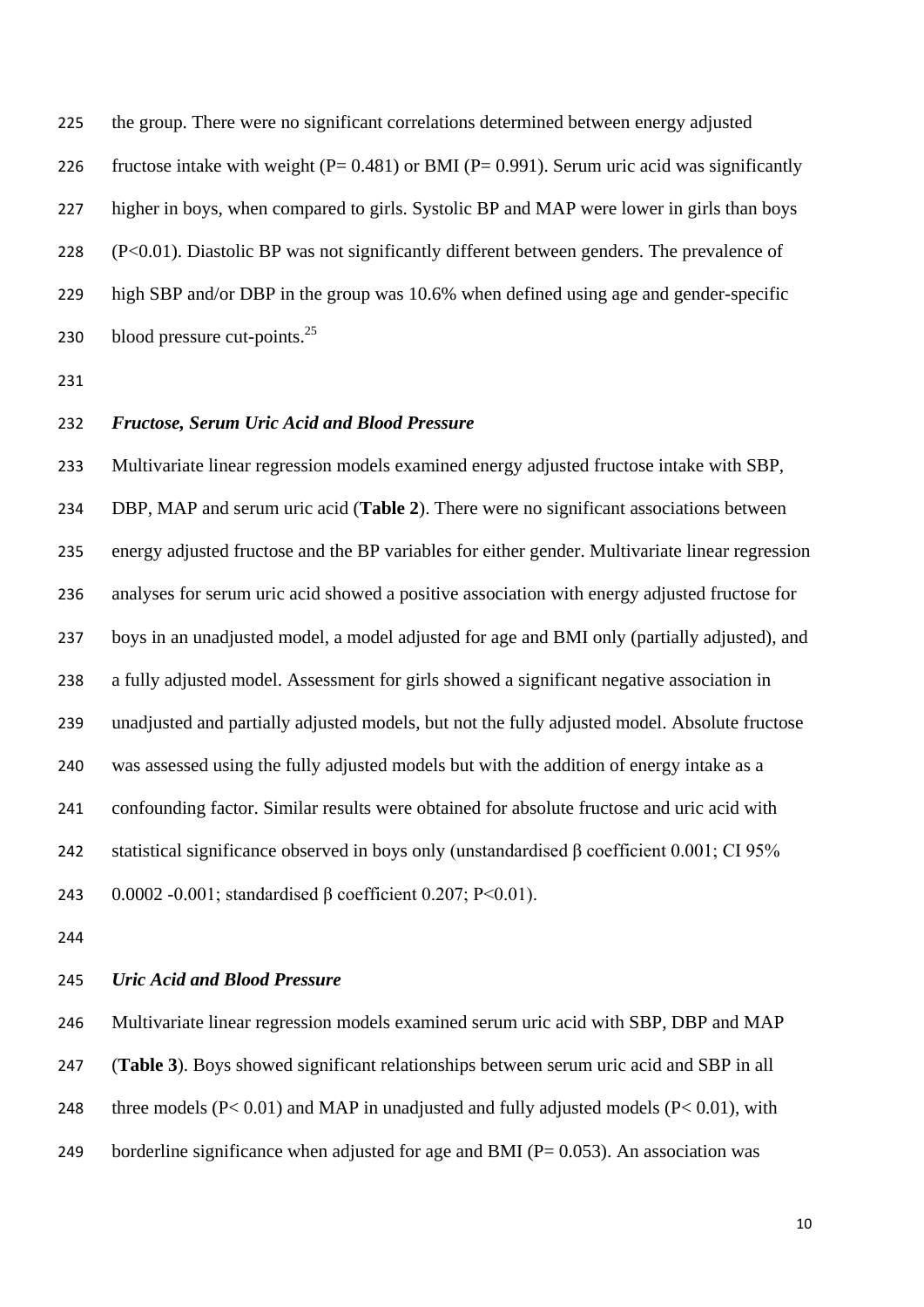observed for girls between serum uric acid and SBP in an unadjusted model, but significance disappeared when confounding factors were considered.

- 
- *Energy Adjusted Fructose Quartiles*

 Quartiles of energy adjusted fructose intake were determined for girls and boys separately (**Table 4**). Assessment by one way ANOVA showed borderline significance for serum uric 256 acid ( $P = 0.052$ ) in boys. However, post hoc testing showed no significant differences between energy adjusted fructose quartiles for serum uric acid. Assessment by quartile also demonstrated associations for height, sodium, caffeine and vitamin C in boys which were considered in the multivariate linear regression analyses. In girls significance was observed for dietary sodium, caffeine and vitamin C, also accounted for in multivariate linear regression.

#### *Serum Uric Acid Quartiles*

Assessment of energy adjusted fructose intake and BP variables by quartiles of serum uric

acid were conducted for both genders (**Table 5**). For boys, one way ANOVA analyses

showed that SBP and MAP were significantly different between quartiles of serum uric acid.

Systolic BP and MAP increased in a step-wise manner with increasing serum uric acid. Boys

- in the highest quartile of serum uric acid had significantly higher SBP (P< 0.0001) and MAP
- (P< 0.05) than those in the lowest quartile of serum uric acid. One way ANOVA

demonstrated an association for SBP in girls, but no significance was demonstrated in post

hoc testing between quartiles.

#### **DISCUSSION**

### *Relationship between Fructose Intake and Blood Pressure*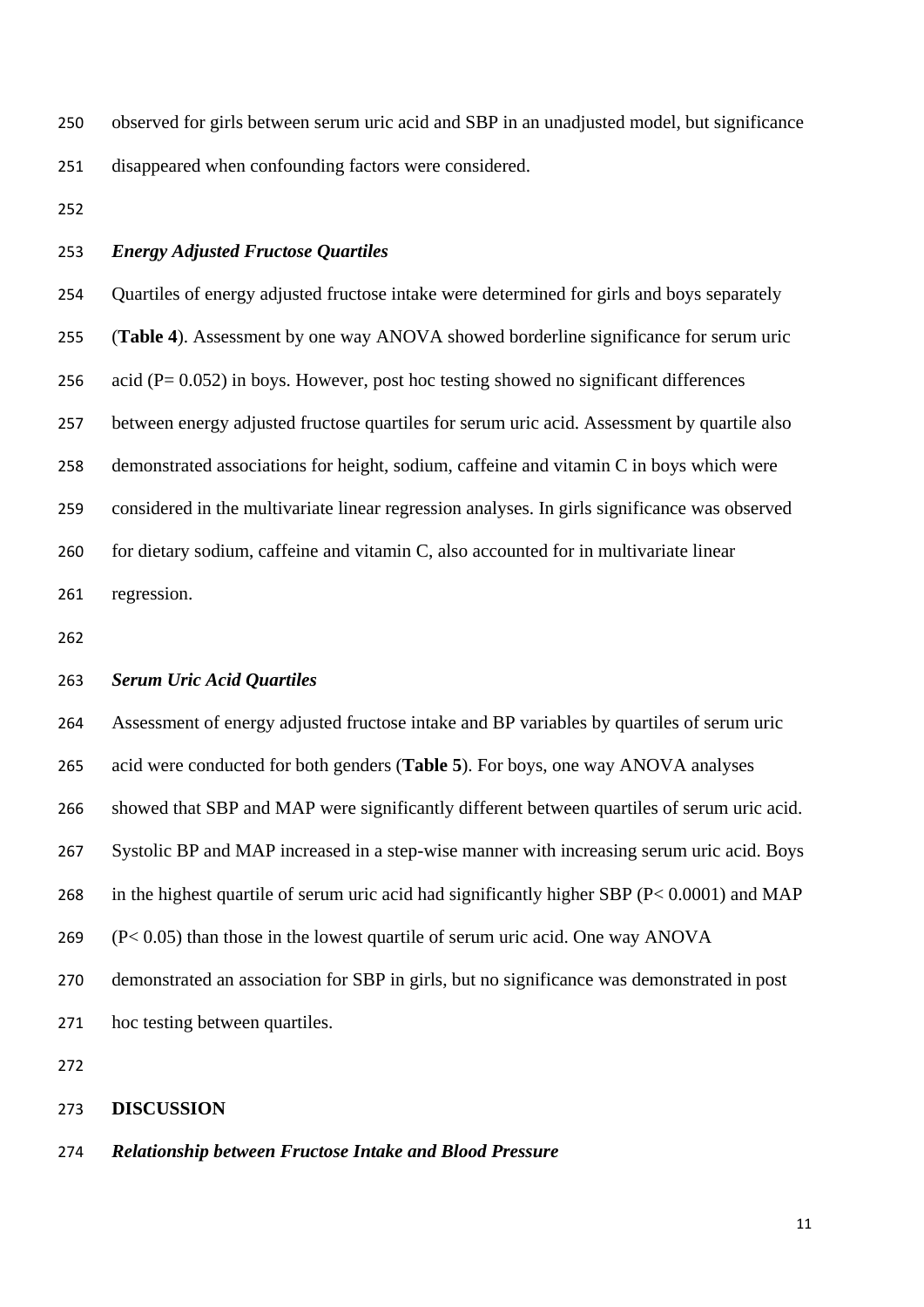No direct relationships were shown between absolute or energy adjusted fructose and SBP, DBP and MAP in boys or girls which supports the null hypothesis. Several cross sectional studies differ from our findings, reporting significant positive associations between fructose 278 intake or sugar-sweetened beverage intake with BP.<sup>[6,](#page-17-5) [7,](#page-18-5) [11](#page-18-3)</sup> Points of difference include the use of 24-hour food recalls in other studies, which may produce less representative results 280 compared with 3-day food diaries, the measurement of fructose from sugar-sweetened beverages alone rather than from the whole diet, the smaller sample size of this study, differing nationalities, the assessment of genders combined rather than independently, and the younger age of the Raine Study population.

### *Relationship between Fructose and Uric Acid*

 A positive association was observed between absolute and energy adjusted fructose with serum uric acid in boys. Assessment for girls showed a significant negative association in unadjusted and partially adjusted models, but not in fully adjusted models, which suggests that the result may be due to confounding. When boys were divided into quartiles of energy adjusted fructose the relationship was less distinct. Weakly but significantly greater uric acid concentrations and BP have been previously observed with greater intakes of sugarsweetened beverage intake in 4867 American adolescents  $(P< 0.05)$ .<sup>[11](#page-18-3)</sup> However, gender was reported as an insignificant modifier for the relationship between sugar-sweetened beverage intake and serum uric acid.

 The link we observed between fructose intake and serum uric acid in boys may be due to the way fructose is metabolised. Unlike glucose and galactose, fructose oxidation in the liver bypasses several regulatory stages. The liver therefore has less control over the flux of fructose through fructolysis, resulting in uric acid as a by-product[.](#page-18-0)<sup>8</sup>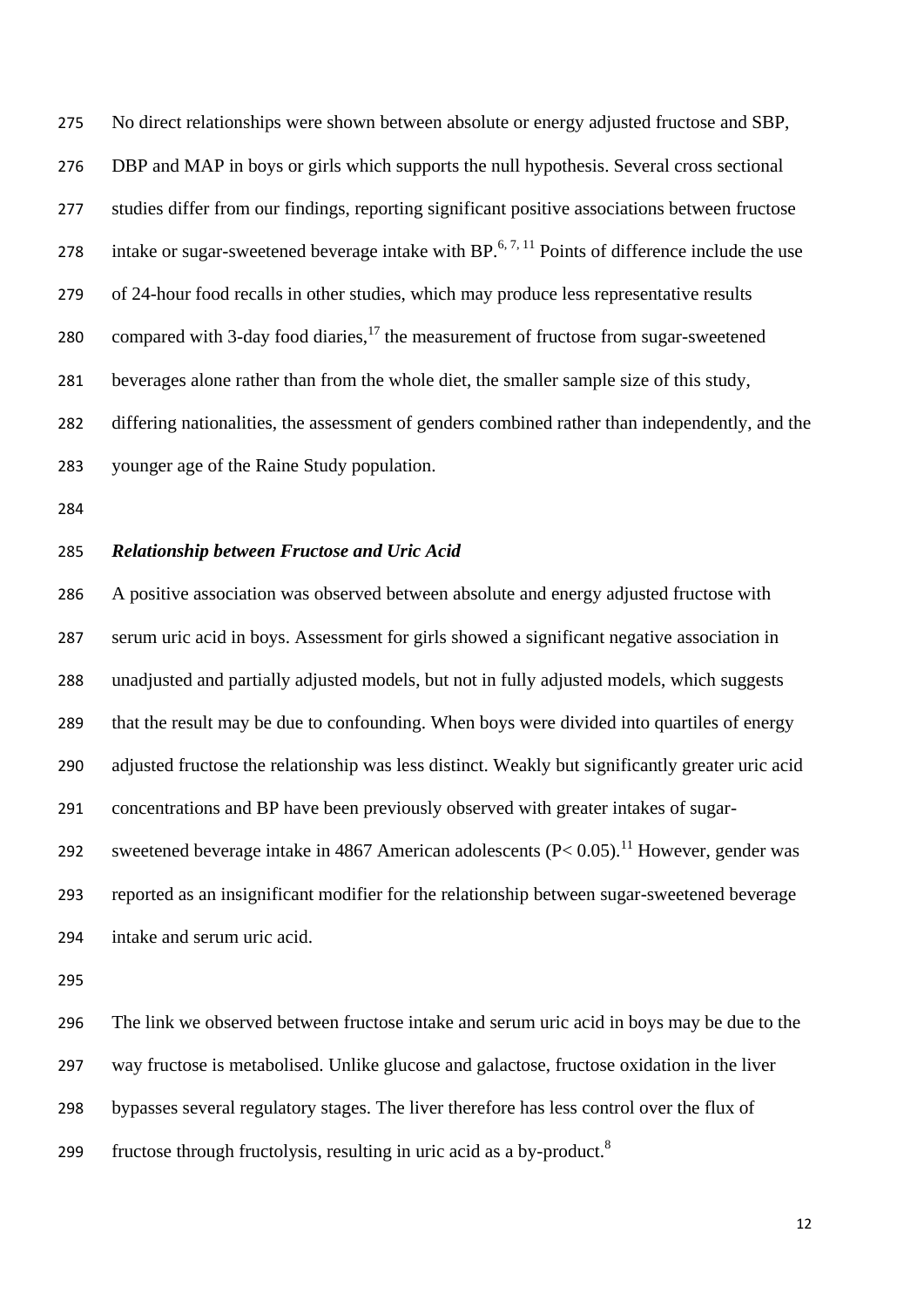#### *Relationships between Serum Uric Acid and Blood Pressure*

 Our study results showed positive associations between serum uric acid with SBP and MAP in boys, but not DBP. Analysis for girls showed significance in unadjusted models, but not the partially or fully adjusted models, suggesting that serum uric acid is not a significant independent predictor of BP in girls. In adolescents, serum uric acid has been related to both 306 hypertension and metabolic syndrome.<sup>[11,](#page-18-3) [26](#page-21-2)</sup> A positive uric acid-BP association (SBP and 307 DBP P< 0.001) has been previously shown in adolescents with and without hypertension, and uric acid concentrations in childhood and adolescence have been shown to predict adult  $S^{309}$  SBP and DBP P<0.001).<sup>[26](#page-21-2)</sup> Elevated serum uric acid is also considered to be a potential risk 310 factor for cardiovascular disease in the adult population.<sup>[28](#page-21-4)</sup>

 Results of rodent models and human studies suggest that the link between uric acid and BP is due to endothelial dysfunction resulting from a reduction in nitric oxide formation and pro-314 oxidant effects on endothelial cells.<sup>[29,](#page-21-5) [30](#page-22-0)</sup> Along with a response to this by the renin-315 angiotensin system<sup>[30](#page-22-0)</sup>, hyperuricaemia would result in vasoconstriction, thus leading to an elevation in blood pressure. Adding strength to the association are studies which have shown that fructose-induced hypertension can be changed by manipulating uric acid 318 concentrations.<sup>[12,](#page-18-4) [31](#page-22-1)</sup> In an uncontrolled study of healthy men, a high fructose diet for two weeks increased uric acid and BP but subjects who were given allopurinol (a xanthine oxidase inhibitor preventing the formation of uric acid) did not experience a significant 321 increase in uric acid or  $BP<sup>12</sup>$  $BP<sup>12</sup>$  $BP<sup>12</sup>$  Similarly in hypertensive adolescents, allopurinol significantly 322 reduced uric acid and BP over a two week period.<sup>[31](#page-22-1)</sup> These studies support the association observed in our study between uric acid and BP in boys.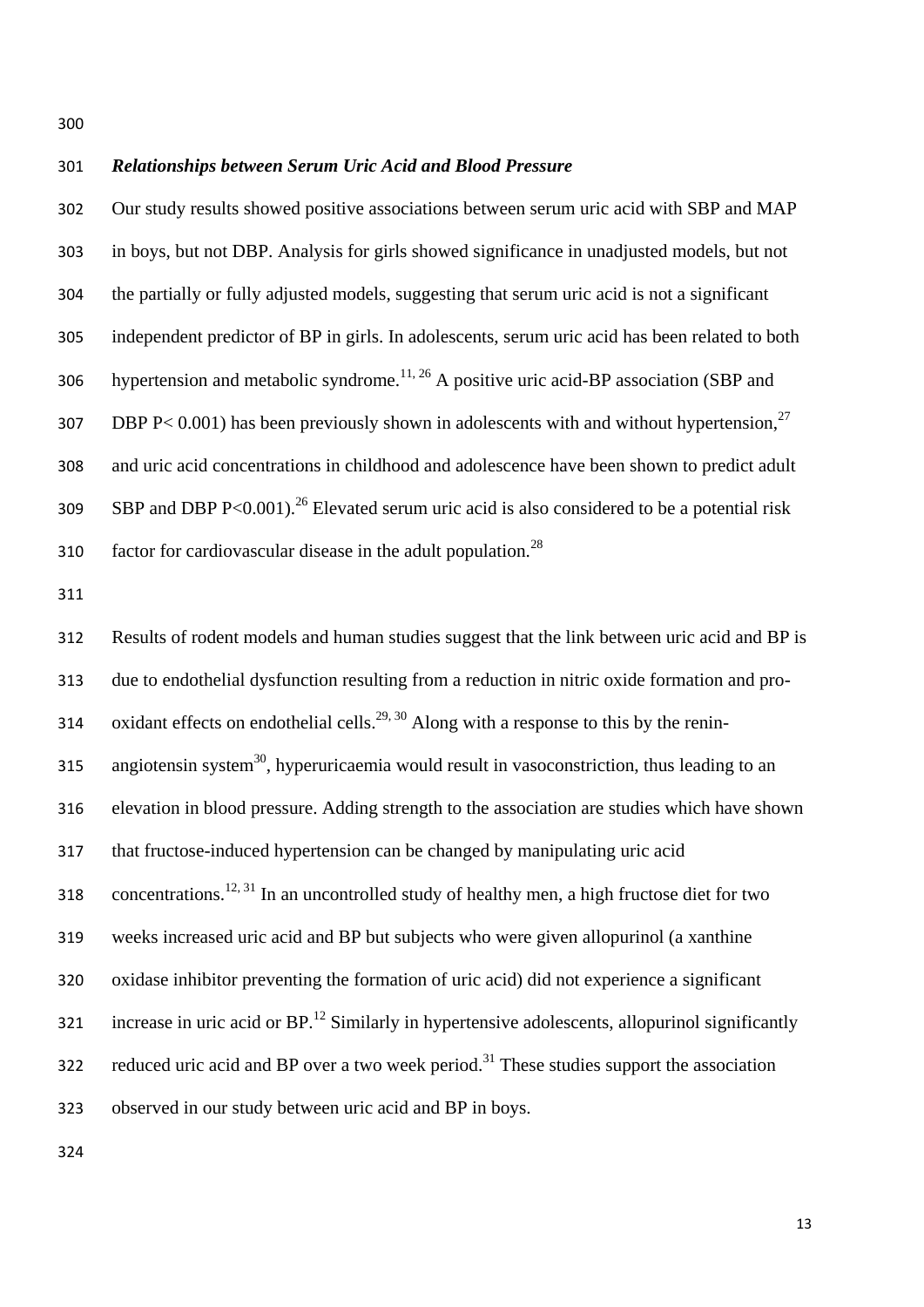Approximately 11% of our cohort were defined as having high blood pressure according to adolescent age-specific criteria. Based on a similar criteria, our figure is slightly higher than the 7% of US adolescents aged 12 to 19 years reported in the National Health and Nutrition Examination Survey (NHANES) as having high blood pressure,  $328$  which may be due to differences in age.

#### *Gender Differences*

 There is literature which may explain why our study found associations in boys only. One common theory is that sex hormones contribute to the differences in serum uric acid 334 concentrations between males and females.<sup>[33,](#page-22-3) [34](#page-22-4)</sup> Serum uric acid concentrations increase in boys at the time of puberty, and also in postmenopausal women, further adding weight to the 336 link between sex hormones and serum uric acid.<sup>[33,](#page-22-3) [34](#page-22-4)</sup> Several studies support this theory, and have found oestrogen is protective against excessive serum uric acid concentrations in 338 women.<sup>[33,](#page-22-3) [35](#page-22-5)</sup> It is hypothesised that oestrogen increases uric acid excretion, resulting in reduced serum uric acid concentrations.[36](#page-23-0) Additionally, oestrogen may promote 340 vasodilation.<sup>[37](#page-23-1)</sup> The adolescents from the current study were nearing the end of puberty, with a 341 mean Tanner stage of four, the maximum stage being five.<sup>[23](#page-20-5)</sup> This suggests that hormone concentrations in the adolescents would be nearing adult levels. This could explain the lower serum uric acid and BP in the girls who may have been benefitting from protective oestrogen effects. A study of 6768 American adolescents aged 12-17 years reported a similar effect 345 with a significant positive association between uric acid and BP in males but not females.<sup>[38](#page-23-2)</sup> Although a negative association was seen in girls in the partially adjusted model, the association was no longer significant in the fully adjusted model which accounted for additional confounding factors. This suggests that a true negative association is unlikely to be present.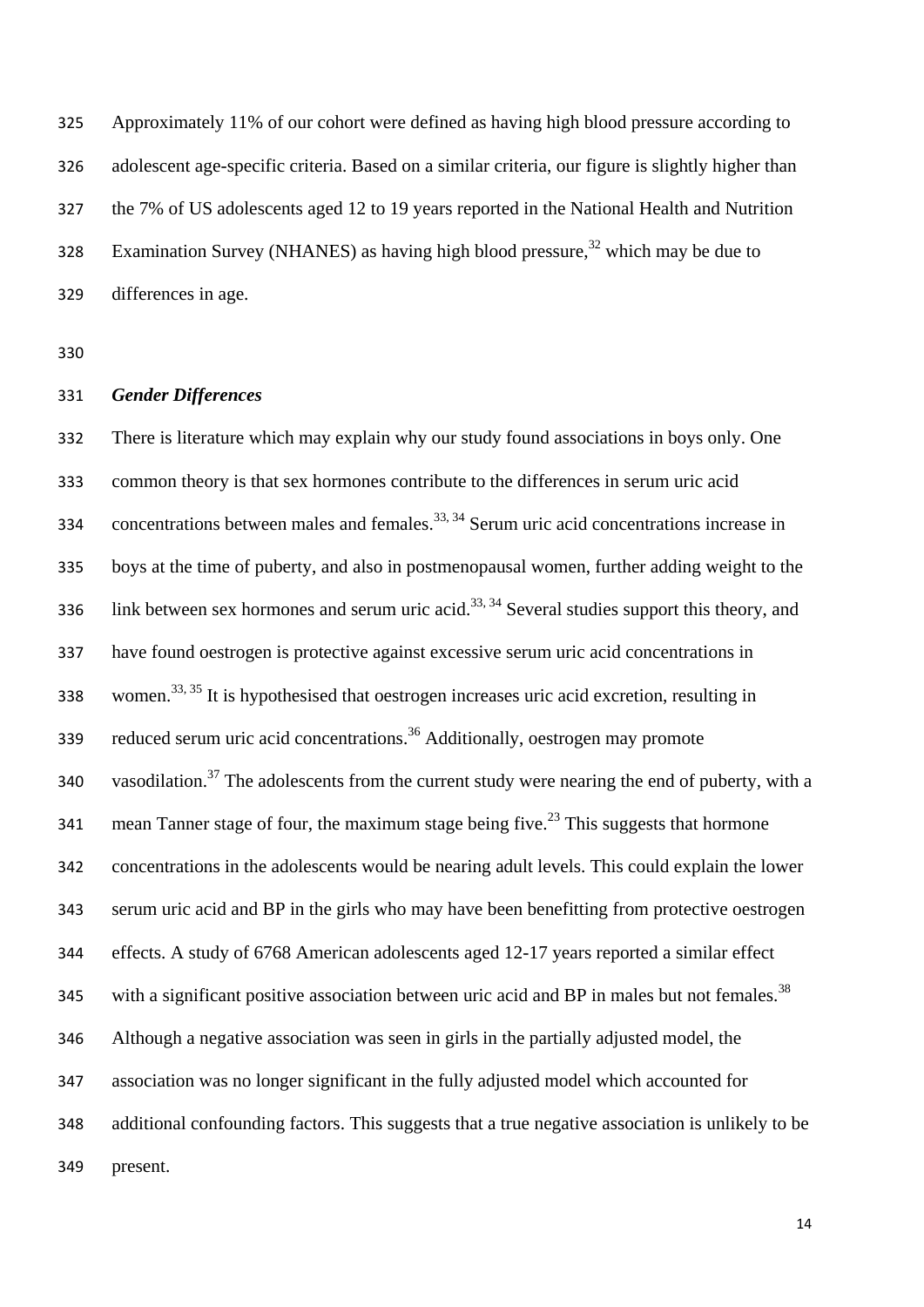### *Implications*

 Our results suggest that moderating fructose intake in adolescence, particularly for boys, may be beneficial in maintaining normal serum uric acid concentrations, which were independently associated with BP. In our population, beverages (excluding 100% fruit juice, milk and flavoured milks) were found to be the greatest contributors to fructose in the 356 adolescents' diets.<sup>[15](#page-19-2)</sup> Per capita, Australia ranks amongst the top 10 countries for soft drink 357 consumption in the world.<sup>[39](#page-23-3)</sup> Sugar sweetened carbonated beverages were the largest contributor at 62%, suggesting that reducing consumption of soft drinks and other sugar sweetened beverages could be a potential strategy for decreasing fructose intake in adolescents. Whole fruit was the second largest contributor to fructose intake, however, fruit is nutrient dense and therefore fruit restriction is not recommended to reduce fructose consumption due to health effects of fibre, potassium, vitamins and phytochemicals contained in fruit. It has been previously been reported that socioeconomic characteristics were 364 associated with food sources of fructose in our cohort.<sup>[15](#page-19-2)</sup> Adolescents who had older and more educated mothers consumed higher quantites of fructose from fruit, while consumption of fructose from from beverages was higher in adolescents from families with lower incomes.[15](#page-19-2)

### *Strengths and Limitations*

 A strength of our study is the use of 3-day food diaries for the assessment of nutritional intake. Three-day food diaries assess nutrient intake more accurately than 24 hour recalls and have been validated in a younger population.<sup>[17](#page-19-4)</sup> However, 3-day food diaries can also be considered as limited as only three days are covered, and therefore some foods eaten on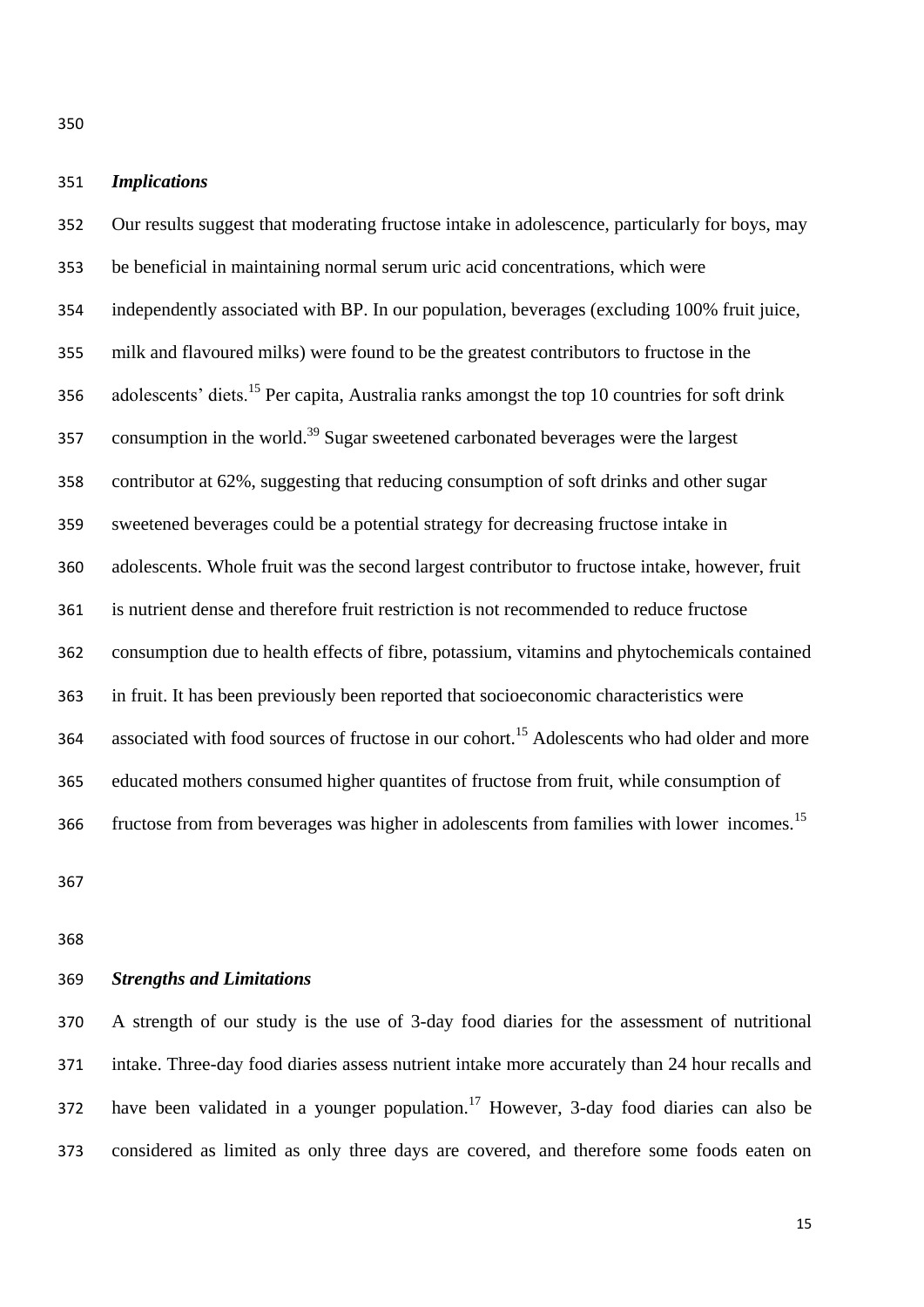occasion may go unreported. Another strength of the study is the extensive assessment of fructose values by Woolley et al. which included 99.7% of foods consumed containing a 376 minimum of 0.1 g of carbohydrate per 100 g.<sup>[15](#page-19-2)</sup> A limitation stems from the cross-sectional study design, as no cause-effect relationships can be determined, and we also acknowledge that some of the observed significant associations may be due to chance, owing to the large number of statistical tests performed in analysis. A further limitation is the lack of a robust measure of dietary sodium as 24-hour urine collections were not conducted for this study. The adolescents who completed the 3-day food diaries did have similarities which may distinguish them from the general population of West Australian adolescents. They were more likely to have older mothers, higher family income or a lower BMI than the nonrespondents.[40](#page-23-4) This could limit generalisation of study findings, although the pregnant women involved in the Raine study were recruited from a public hospital (KEMH), and families who were involved in the study were more likely to be of middle to lower socioeconomic status initially.<sup>[41](#page-24-0)</sup>

#### **CONCLUSION**

 To our knowledge, the current study provides the first investigation of relationships between fructose intake, uric acid and BP in Australian adolescents. No independent significant relationships were observed between absolute or energy adjusted fructose and SBP, DBP and MAP in boys or girls which supports the null hypothesis. However, our results showed that increased fructose intakes in boys aged 13-15 years are associated with increased serum uric acid concentrations, which could act independently to increase SBP and MAP. This association was not observed in adolescent girls, possibly due to protective hormonal effects and smaller body size contributing to lower average serum uric acid, SBP and MAP. Maintenance of a healthy adolescent BP is essential in reducing the risk of diseases such as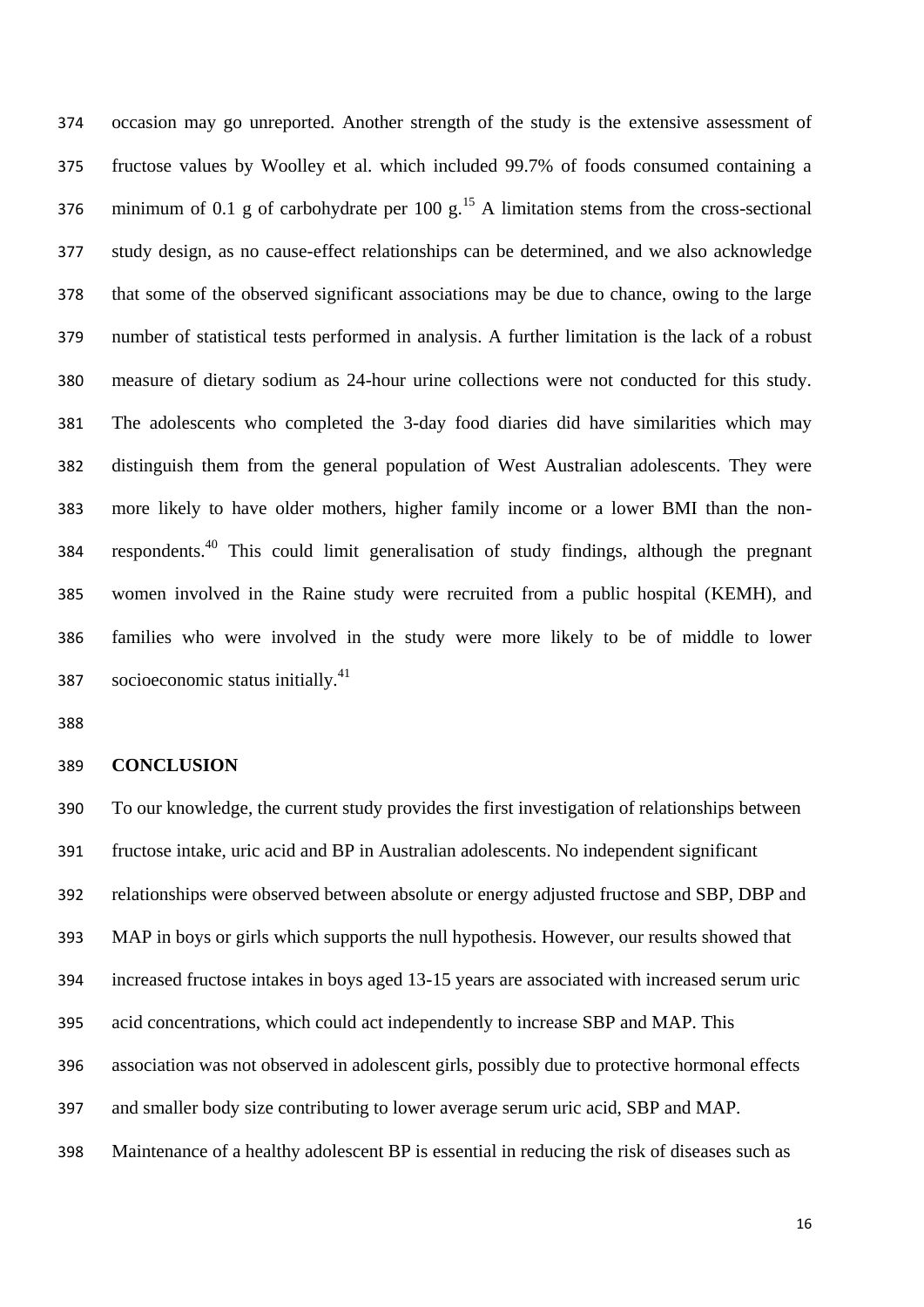99 early coronary heart disease.<sup>3</sup> Adolescent hypertension has also been associated with hypertension in adulthood and the associated increased risks of chronic disease, such as the 01 cardiovascular diseases.<sup>4</sup> Our study adds to the limited body of evidence that investigates the relationship between increased fructose intake, serum uric acid and BP in adolescent populations. Longer term research is required to determine the underlying mechanisms between fructose metabolism, uric acid and BP to enable a better understanding of the effects of altering fructose intake on the health status of adolescents.

#### **ACKNOWLEDGEMENTS**

The authors would like to extend their thanks to the Raine Study participants and their

families, and also to the Raine Study team for data collection and cohort coordination. We

would also like to thank the Royal Perth Hospital laboratories.

#### **SOURCES OF FUNDING**

Core management funding for the Raine Study is provided by The University of Western

Australia, Raine Medical Research Foundation at UWA, the Faculty of Medicine, Dentistry

and Health Sciences at UWA, The Telethon Institute for Child Health Research, Women and

Infants Research Foundation, The Telethon Institute for Child Health Research and Curtin

University. Funding for the 14 year follow up was provided by NH&MRC (Sly et al, ID

211912), NH&MRC Program Grant (Stanley et al, ID 003209), the Telstra Research

Foundation, the West Australian Health Promotion Foundation, the Australian Rotary Health

Research Fund and the National Heart Foundation of Australia, Beyond Blue.

Conflict of interest: The authors declare no conflict of interest.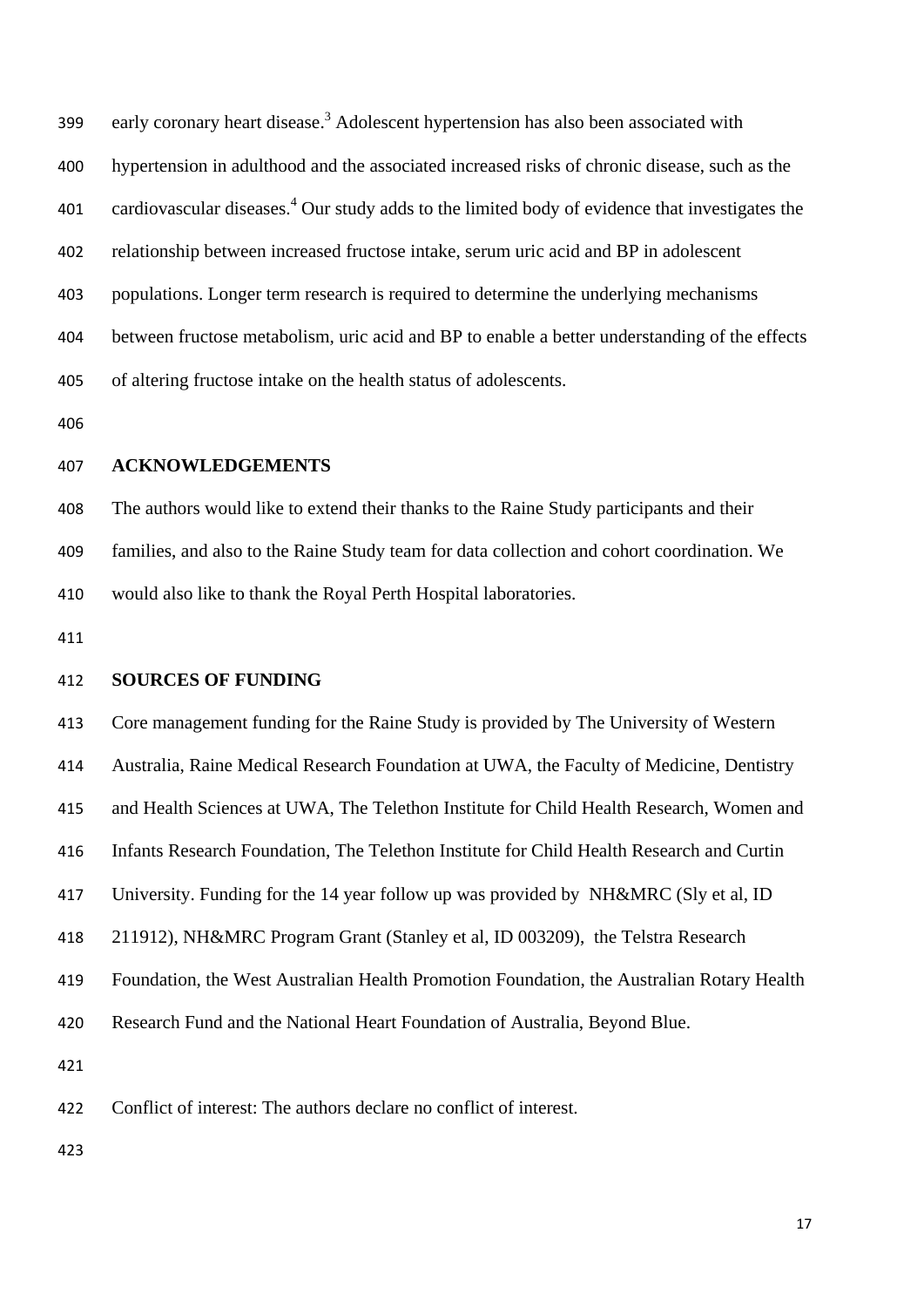**REFERENCES**

<span id="page-17-5"></span><span id="page-17-4"></span><span id="page-17-3"></span><span id="page-17-2"></span><span id="page-17-1"></span><span id="page-17-0"></span>

| 426 | 1. | Hajjar I, Kotchen TA. Trends in prevalence, awareness, treatment, and control of   |
|-----|----|------------------------------------------------------------------------------------|
| 427 |    | hypertension in the United States, 1988-2000. The Journal Of The American Medical  |
| 428 |    | Association 2003; 290(2): 199-206.                                                 |
| 429 |    |                                                                                    |
| 430 | 2. | Muntner P, He J, Cutler JA, Wildman RP, Whelton PK. Trends in blood pressure       |
| 431 |    | among children and adolescents. The Journal Of The American Medical Association    |
| 432 |    | 2004; 291(17): 2107-2113.                                                          |
| 433 |    |                                                                                    |
| 434 | 3. | Luma GB, Spiotta RT. Hypertension in children and adolescents. American Family     |
| 435 |    | Physician 2006; 73(9): 1558-1568.                                                  |
| 436 |    |                                                                                    |
| 437 | 4. | Lauer RM, Clarke WR. Childhood risk factors for high adult blood pressure: the     |
| 438 |    | Muscatine Study. <i>Pediatrics</i> 1989; <b>84</b> (4): 633-641.                   |
| 439 |    |                                                                                    |
| 440 | 5. | Brown CM, Dulloo AG, Yepuri G, Montani J-P. Fructose ingestion acutely elevates    |
| 441 |    | blood pressure in healthy young humans. American Journal Of Physiology.            |
| 442 |    | Regulatory, Integrative And Comparative Physiology 2008; 294(3): R730-R737.        |
| 443 |    |                                                                                    |
| 444 | 6. | Brown IJ, Stamler J, Van Horn L, Robertson CE, Chan Q, Dyer AR et al. Sugar-       |
| 445 |    | sweetened beverage, sugar intake of individuals, and their blood pressure:         |
| 446 |    | international study of macro/micronutrients and blood pressure. Hypertension 2011; |
| 447 |    | $57(4): 695-701.$                                                                  |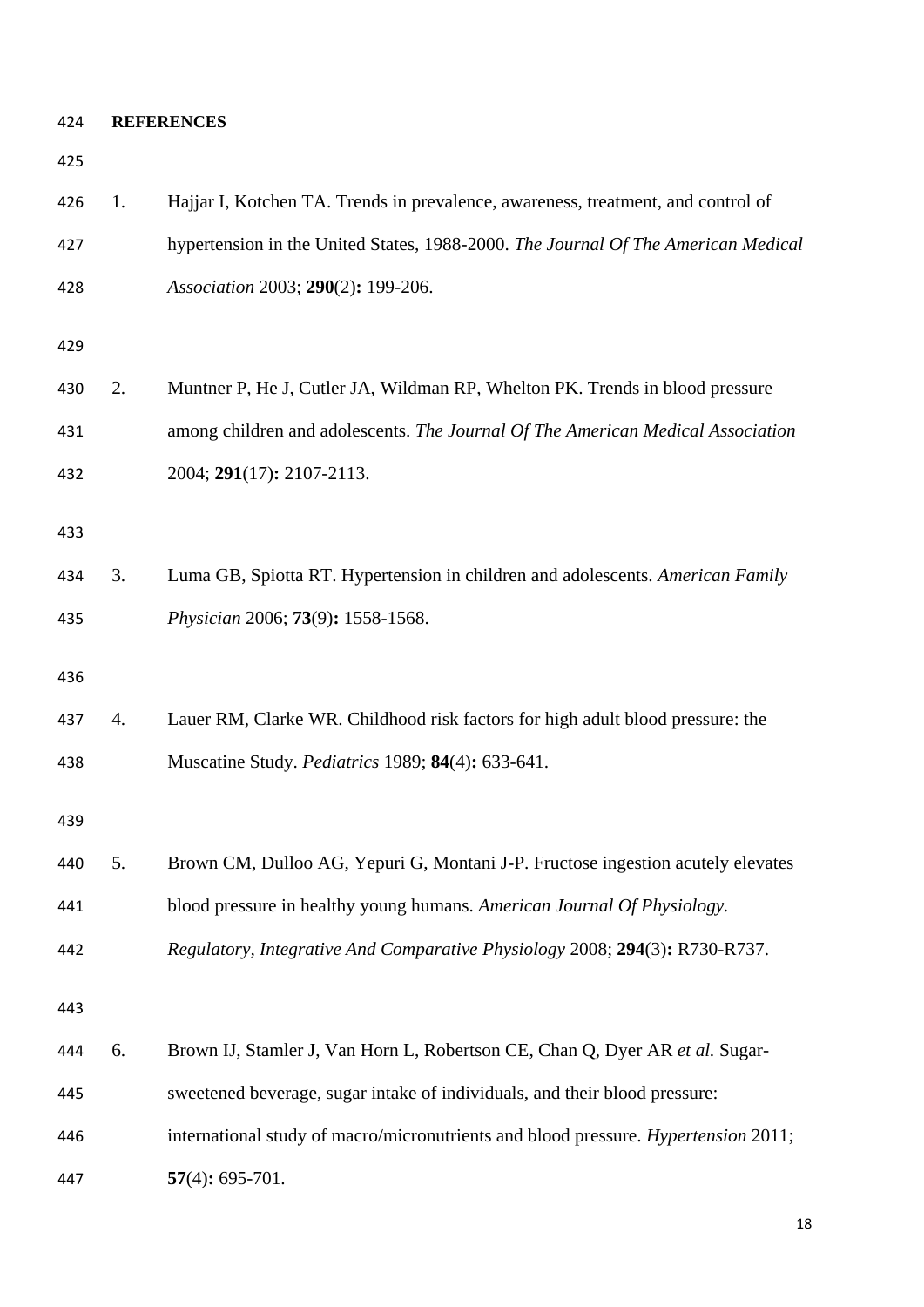<span id="page-18-5"></span><span id="page-18-4"></span><span id="page-18-3"></span><span id="page-18-2"></span><span id="page-18-1"></span><span id="page-18-0"></span>

| 448 |     |                                                                                       |
|-----|-----|---------------------------------------------------------------------------------------|
| 449 | 7.  | Jalal DI, Smits G, Johnson RJ, Chonchol M. Increased fructose associates with         |
| 450 |     | elevated blood pressure. Journal Of The American Society Of Nephrology 2010;          |
| 451 |     | 21(9): 1543-1549.                                                                     |
| 452 |     |                                                                                       |
| 453 | 8.  | Lim JS, Mietus-Snyder M, Valente A, Schwarz J-M, Lustig RH. The role of fructose      |
| 454 |     | in the pathogenesis of NAFLD and the metabolic syndrome. Nature Reviews.              |
| 455 |     | Gastroenterology & Hepatology 2010; 7(5): 251-264.                                    |
|     |     |                                                                                       |
| 456 |     |                                                                                       |
| 457 | 9.  | Marriott BP, Cole N, Lee E. National estimates of dietary fructose intake increased   |
| 458 |     | from 1977 to 2004 in the United States. The Journal Of Nutrition 2009; 139(6):        |
| 459 |     | 1228S-1235S.                                                                          |
| 460 |     |                                                                                       |
| 461 | 10. | Vos MB, Kimmons JE, Gillespie C, Welsh J, Blanck HM. Dietary fructose                 |
| 462 |     | consumption among US children and adults: the Third National Health and Nutrition     |
| 463 |     | Examination Survey. Medscape Journal Of Medicine 2008; 10(7): 160-160.                |
| 464 |     |                                                                                       |
|     |     |                                                                                       |
| 465 | 11. | Nguyen S, Choi HK, Lustig RH, Hsu C. Sugar-sweetened beverages, serum uric acid,      |
| 466 |     | and blood pressure in adolescents. The Journal Of Pediatrics 2009; 154(6): 807-813.   |
| 467 |     |                                                                                       |
| 468 | 12. | Perez-Pozo SE, Schold J, Nakagawa T, Sánchez-Lozada LG, Johnson RJ, Lillo JL.         |
| 469 |     | Excessive fructose intake induces the features of metabolic syndrome in healthy adult |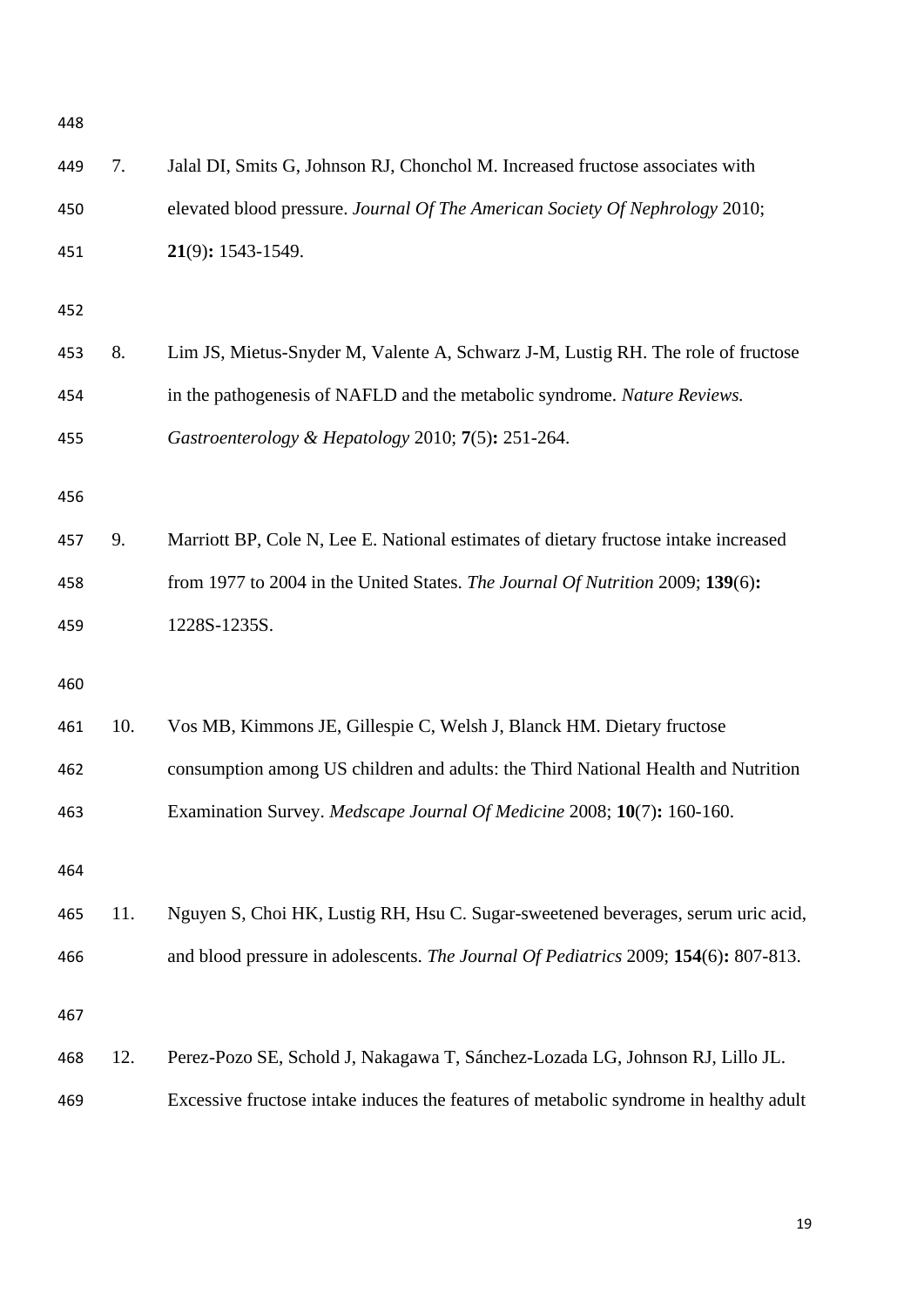<span id="page-19-4"></span><span id="page-19-3"></span><span id="page-19-2"></span><span id="page-19-1"></span><span id="page-19-0"></span>

| 470 |     | men: role of uric acid in the hypertensive response. International Journal Of Obesity  |
|-----|-----|----------------------------------------------------------------------------------------|
| 471 |     | 2010; 34(3): 454-461.                                                                  |
| 472 |     |                                                                                        |
| 473 | 13. | Slyper A, Jurva J, Pleuss J, Hoffmann R, Gutterman D. Influence of glycemic load on    |
| 474 |     | HDL cholesterol in youth. The American Journal Of Clinical Nutrition 2005; 81(2):      |
| 475 |     | 376-379.                                                                               |
| 476 |     |                                                                                        |
| 477 | 14. | Aeberli I, Zimmermann MB, Molinari L, Lehmann R, I'Allemand D, Spinas GA et al.        |
| 478 |     | Fructose intake is a predictor of LDL particle size in overweight schoolchildren. The  |
| 479 |     | American Journal Of Clinical Nutrition 2007; 86(4): 1174-1178.                         |
| 480 |     |                                                                                        |
| 481 | 15. | Woolley SE, Sheriff J, Oddy WH, O'Sullivan TA. Fructose intake and food sources in     |
| 482 |     | West Australian adolescents. In: Nutrition & Dietetics, 2012; in press, accepted 2nd   |
| 483 |     | April 2012.                                                                            |
| 484 |     |                                                                                        |
| 485 | 16. | Newnham JP, Evans SF, Michael CA, Stanley FJ, Landau LI. Effects of frequent           |
| 486 |     | ultrasound during pregnancy: a randomised controlled trial. Lancet 1993; 342(8876):    |
| 487 |     | 887-891.                                                                               |
| 488 |     |                                                                                        |
| 489 | 17. | Crawford PB, Obarzanek E, Morrison J, Sabry ZI. Comparative advantage of 3-day         |
| 490 |     | food records over 24-hour recall and 5-day food frequency validated by observation     |
| 491 |     | of 9- and 10-year-old girls. Journal of the American Dietetic Association 1994; 94(6): |
| 492 |     | 626-630.                                                                               |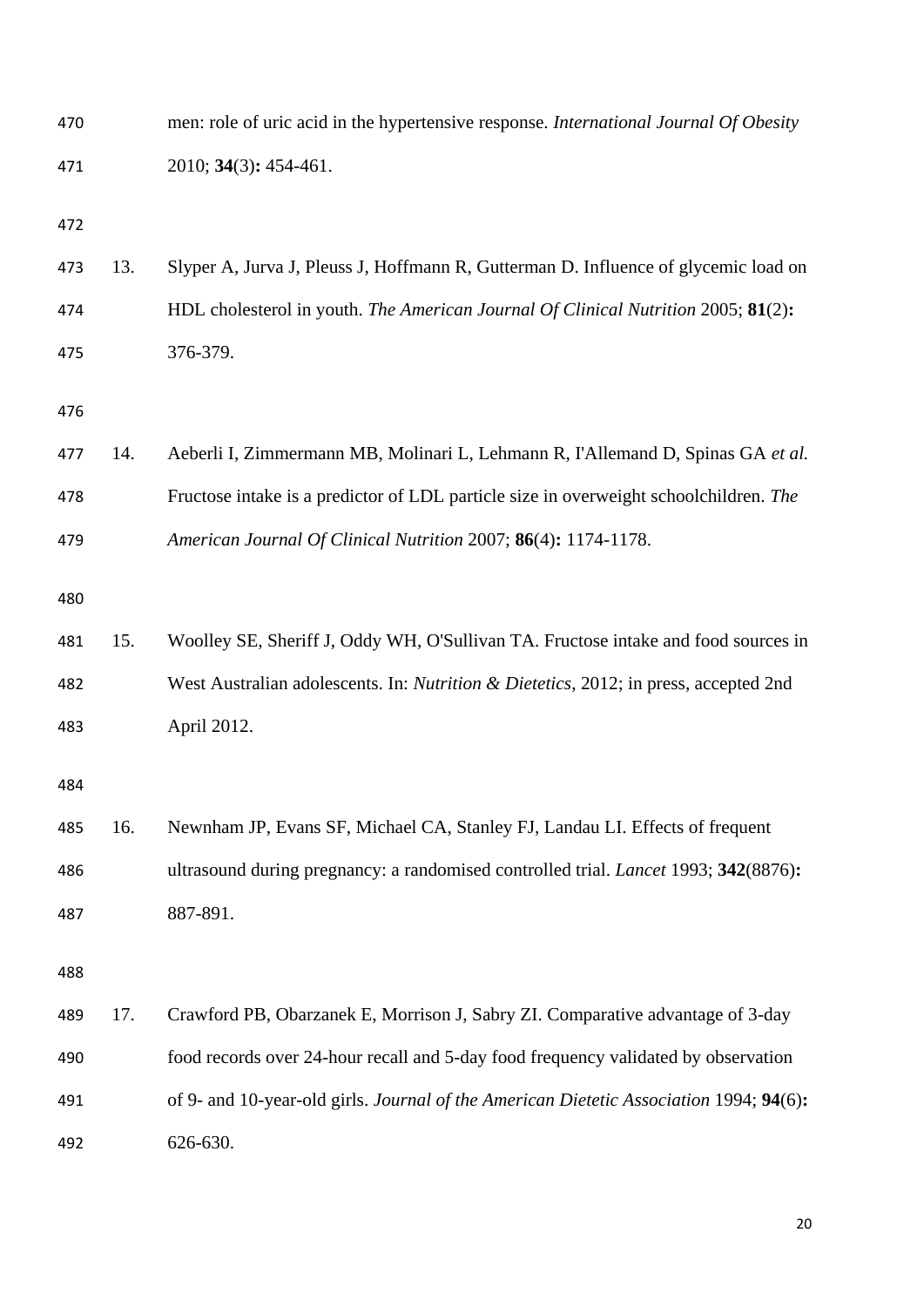<span id="page-20-7"></span><span id="page-20-6"></span><span id="page-20-5"></span><span id="page-20-4"></span><span id="page-20-3"></span><span id="page-20-2"></span><span id="page-20-1"></span><span id="page-20-0"></span>

| 493 |     |                                                                                     |
|-----|-----|-------------------------------------------------------------------------------------|
| 494 | 18. | Di Candilo K, Oddy W, Miller M, Sloan N, Kendall G, Klerk NDE. Follow-up phone      |
| 495 |     | calls increase nutrient intake estimated by three-day food diaries in 13-year-old   |
| 496 |     | participants of the Raine study. Nutrition & Dietetics 2007; 64(3): 165-171.        |
| 497 |     |                                                                                     |
| 498 | 19. | Xyris Software (Australia) Pty Ltd. FoodWorks Professional Version 5. In. Brisbane, |
| 499 |     | Queensland, 2007.                                                                   |
| 500 |     |                                                                                     |
| 501 | 20. | Willett W, Howe G, Kushi L. Adjustment for total energy intake in epidemiologic     |
| 502 |     | studies. The American Journal Of Clinical Nutrition 1997; 65(4): 1220S-1228S.       |
| 503 |     |                                                                                     |
| 504 | 21. | Cole TJ, Bellizzi MC, Flegal KM, Dietz WH. Establishing a standard definition for   |
| 505 |     | child overweight and obesity worldwide: international survey. British Medical       |
| 506 |     | Journal 2000; 320(7244): 1240.                                                      |
| 507 |     |                                                                                     |
| 508 | 22. | Cole TJ, Flegal KM, Nicholls D, Jackson AA. Body mass index cut offs to define      |
| 509 |     | thinness in children and adolescents: international survey. British Medical Journal |
| 510 |     | 2007; 335(7612): 194.                                                               |
| 511 |     |                                                                                     |
| 512 | 23. | Tanner J. Growth at adolescence: With a general consideration of the effects of     |
| 513 |     | hereditary and environmental factors upon growth and maturation from birth to       |
| 514 |     | maturity, Blackwell Scientific: Oxford, England, 1962.                              |
| 515 |     |                                                                                     |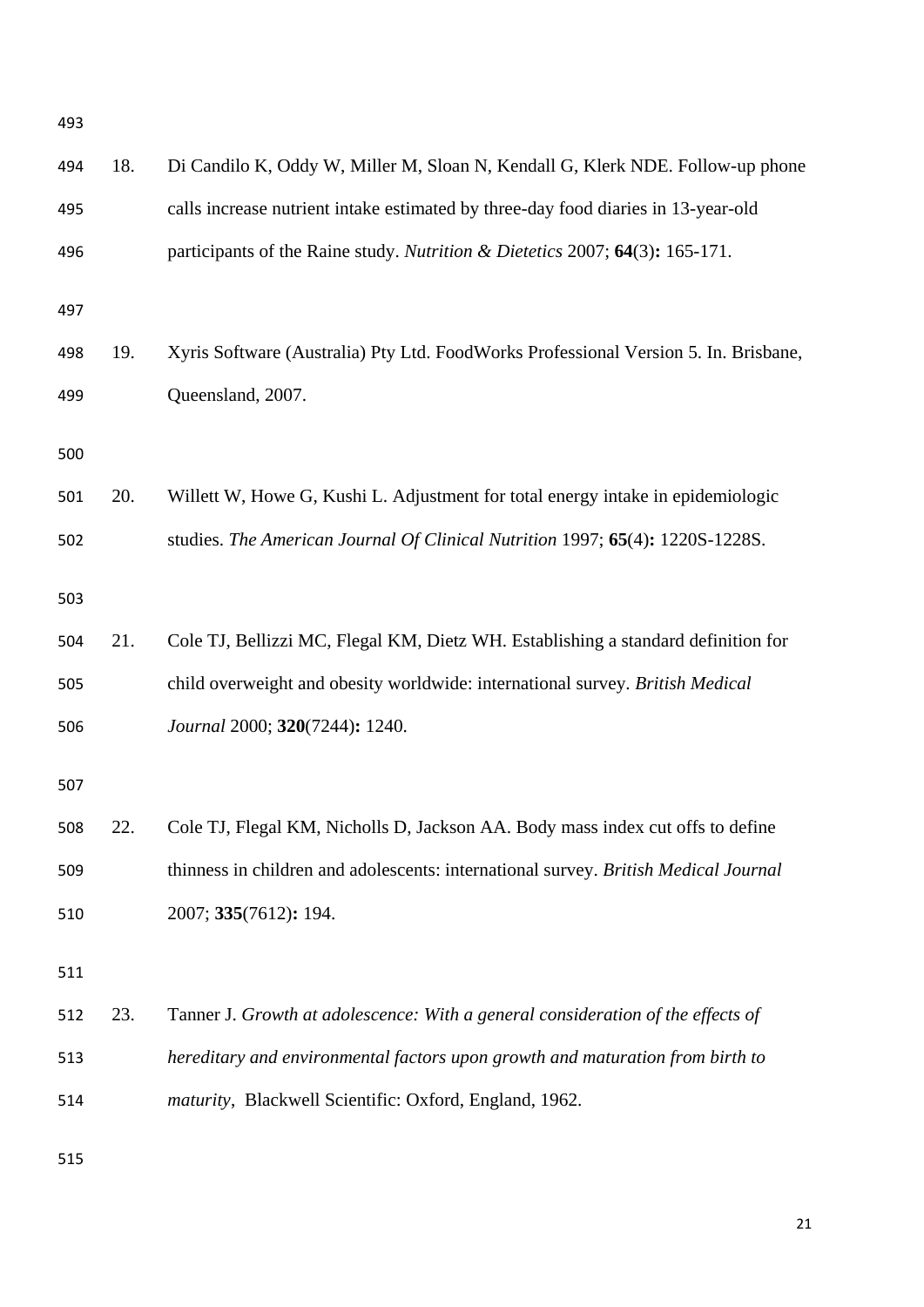<span id="page-21-5"></span><span id="page-21-4"></span><span id="page-21-3"></span><span id="page-21-2"></span><span id="page-21-1"></span><span id="page-21-0"></span>

| 516 | 24. | Ambrosini GL, Huang RC, Mori TA, Hands BP, O'Sullivan TA, de Klerk NH et al.          |
|-----|-----|---------------------------------------------------------------------------------------|
| 517 |     | Dietary patterns and markers for the metabolic syndrome in Australian adolescents.    |
| 518 |     | Nutrition, Metabolism and Cardiovascular Diseases 2010; 20(4): 274-283.               |
| 519 |     |                                                                                       |
| 520 | 25. | Jolliffe CJ, Janssen I. Development of age-specific adolescent metabolic syndrome     |
| 521 |     | criteria that are linked to the Adult Treatment Panel III and International Diabetes  |
| 522 |     | Federation Criteria. Journal of the American College of Cardiology 2007; 49(8): 891-  |
| 523 |     | 898.                                                                                  |
| 524 |     |                                                                                       |
| 525 | 26. | Alper AB, Jr., Chen W, Yau L, Srinivasan SR, Berenson GS, Hamm LL. Childhood          |
| 526 |     | uric acid predicts adult blood pressure: the Bogalusa Heart Study. Hypertension 2005; |
| 527 |     | $45(1): 34-38.$                                                                       |
| 528 |     |                                                                                       |
| 529 | 27. | Feig DI, Johnson RJ. Hyperuricemia in childhood primary hypertension.                 |
| 530 |     | Hypertension 2003; 42(3): 247-252.                                                    |
| 531 |     |                                                                                       |
| 532 | 28. | Gagliardi ACM, Miname MH, Santos RD. Uric acid: A marker of increased                 |
| 533 |     | cardiovascular risk. Atherosclerosis 2009; 202(1): 11-17.                             |
| 534 |     |                                                                                       |
| 535 | 29. | Mazzali M, Hughes J, Kim YG, Jefferson JA, Kang DH, Gordon KL et al. Elevated         |
| 536 |     | uric acid increases blood pressure in the rat by a novel crystal-independent          |
| 537 |     | mechanism. <i>Hypertension</i> 2001; 38(5): 1101-1106.                                |
|     |     |                                                                                       |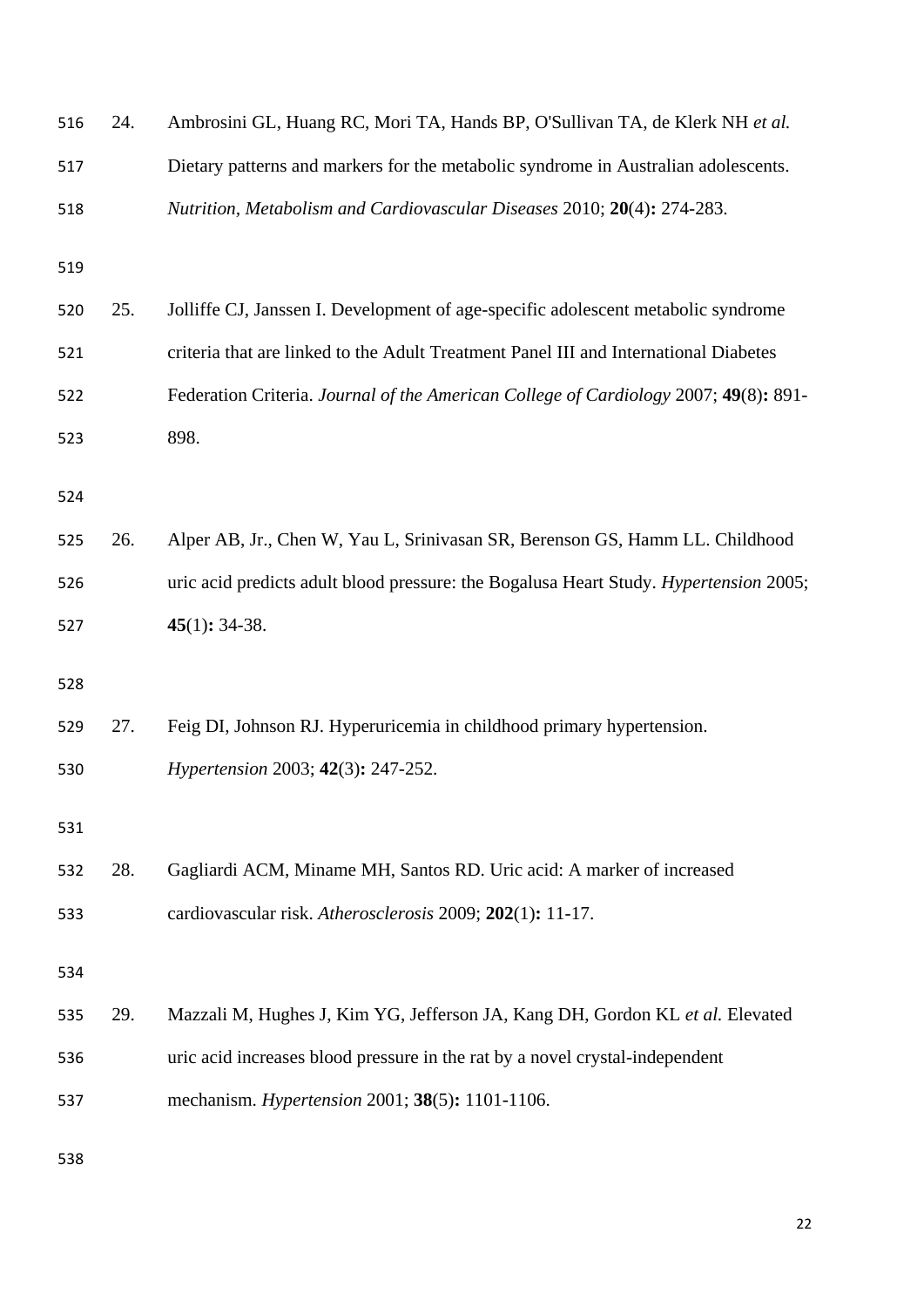<span id="page-22-5"></span><span id="page-22-4"></span><span id="page-22-3"></span><span id="page-22-2"></span><span id="page-22-1"></span><span id="page-22-0"></span>

| 539 | 30. | Feig DI, Kang D-H, Johnson RJ. Uric acid and cardiovascular risk. The New England     |
|-----|-----|---------------------------------------------------------------------------------------|
| 540 |     | Journal Of Medicine 2008; 359(17): 1811-1821.                                         |
| 541 |     |                                                                                       |
| 542 | 31. | Feig DI, Soletsky B, Johnson RJ. Effect of allopurinol on blood pressure of           |
| 543 |     | adolescents with newly diagnosed essential hypertension: a randomized trial. The      |
| 544 |     | Journal Of The American Medical Association 2008; 300(8): 924-932.                    |
| 545 |     |                                                                                       |
| 546 | 32. | Johnson WD, Kroon JJM, Greenway FL, Bouchard C, Ryan D, Katzmarzyk PT.                |
| 547 |     | Prevalence of risk factors for metabolic syndrome in adolescents: National Health and |
| 548 |     | Nutrition Examination Survey (NHANES), 2001-2006. Archives of Pediatrics &            |
| 549 |     | Adolescent Medicine 2009; 163(4): 371-377.                                            |
| 550 |     |                                                                                       |
| 551 | 33. | Hak AE, Choi H. Menopause, postmenopausal hormone use and serum uric acid             |
| 552 |     | levels in US women: the Third National Health and Nutrition Examination Survey.       |
| 553 |     | Arthritis Research and Therapy 2008; 10(5): R116.                                     |
| 554 |     |                                                                                       |
| 555 | 34. | Mikkelsen WM, Dodge HJ, Valkenburg H, Himes S. The distribution of serum uric         |
| 556 |     | acid values in a population unselected as to gout or hyperuricemia: Tecumseh,         |
| 557 |     | Michigan 1959–1960. The American Journal of Medicine 1965; 39(2): 242-251.            |
| 558 |     |                                                                                       |
| 559 | 35. | Simon JA, Lin F, Vittinghoff E, Bittner V. The relation of postmenopausal hormone     |
| 560 |     | therapy to serum uric acid and the risk of coronary heart disease events: The Heart   |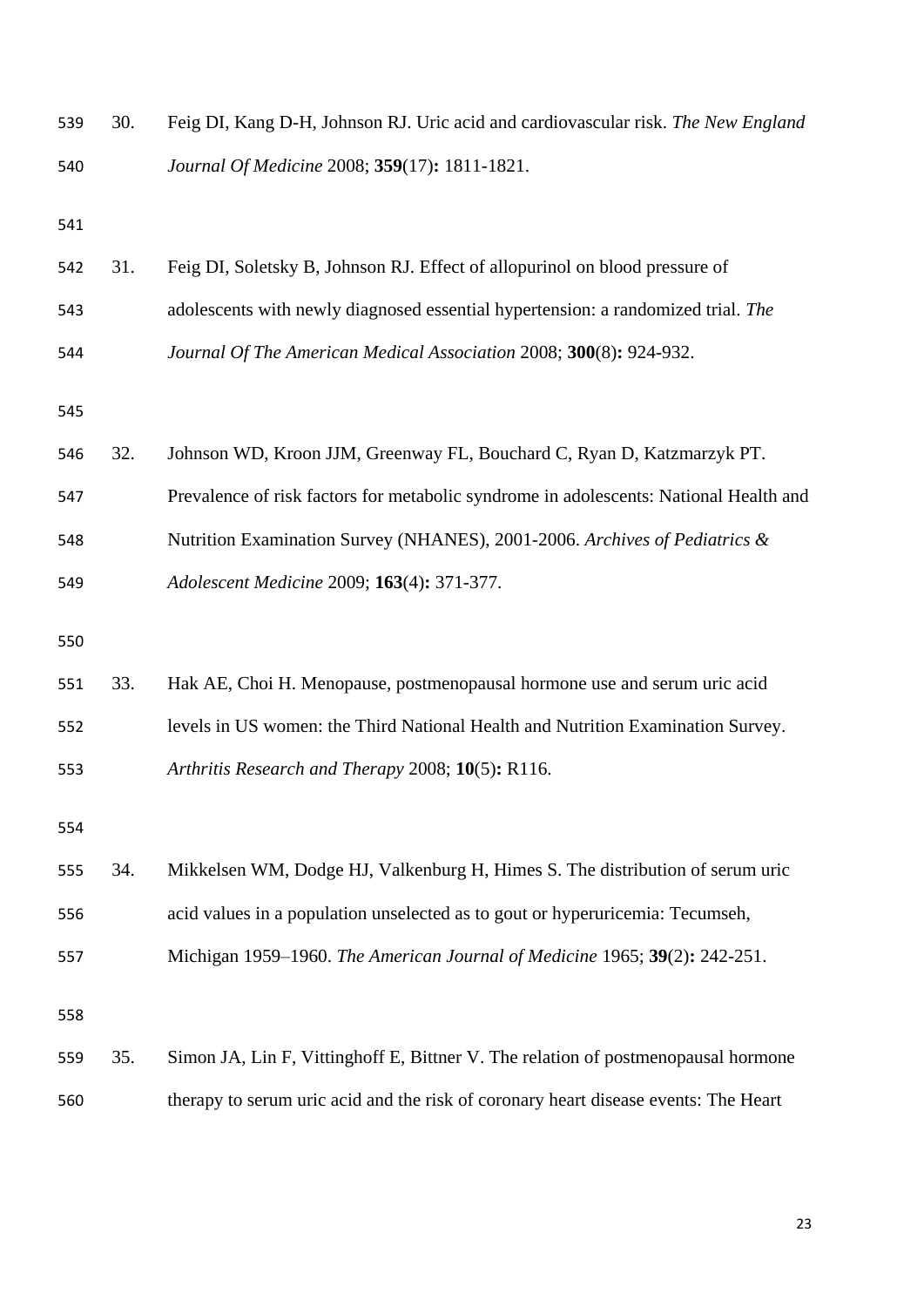<span id="page-23-4"></span><span id="page-23-3"></span><span id="page-23-2"></span><span id="page-23-1"></span><span id="page-23-0"></span>

| 561 |     | and Estrogen-Progestin Replacement Study (HERS). Annals of Epidemiology 2006;     |
|-----|-----|-----------------------------------------------------------------------------------|
| 562 |     | $16(2): 138-145.$                                                                 |
| 563 |     |                                                                                   |
| 564 | 36. | Sumino H, Ichikawa S, Kanda T, Nakamura T, Sakamaki T. Reduction of serum uric    |
| 565 |     | acid by hormone replacement therapy in postmenopausal women with                  |
| 566 |     | hyperuricaemia. The Lancet 1999; 354(9179): 650.                                  |
| 567 |     |                                                                                   |
| 568 | 37. | Farhat MY, Lavigne MC, Ramwell PW. The vascular protective effects of estrogen.   |
| 569 |     | The FASEB Journal: Official Publication Of The Federation Of American Societies   |
| 570 |     | For Experimental Biology 1996; 10(5): 615-624.                                    |
| 571 |     |                                                                                   |
| 572 | 38. | Goldstein HS, Manowitz P. Relation between serum uric acid and blood pressure in  |
| 573 |     | adolescents. Annals Of Human Biology 1993; 20(5): 423-431.                        |
| 574 |     |                                                                                   |
| 575 | 39. | Beverage Digest. The green sheet 2005 all-channel carbonated soft drink corporate |
| 576 |     | shares in 95 countries. In, 2006 [cited 2012 11 June]; Available from:            |
| 577 |     | http://www.dumpsoda.org/Green_Sheet_Soda_consumption.pdf.                         |
| 578 |     |                                                                                   |
| 579 | 40. | O'Sullivan TA, Ambrosini G, Beilin LJ, Mori TA, Oddy WH. Dietary intake and food  |
| 580 |     | sources of fatty acids in Australian adolescents. Nutrition 2011; 27(2): 153-159. |
| 581 |     |                                                                                   |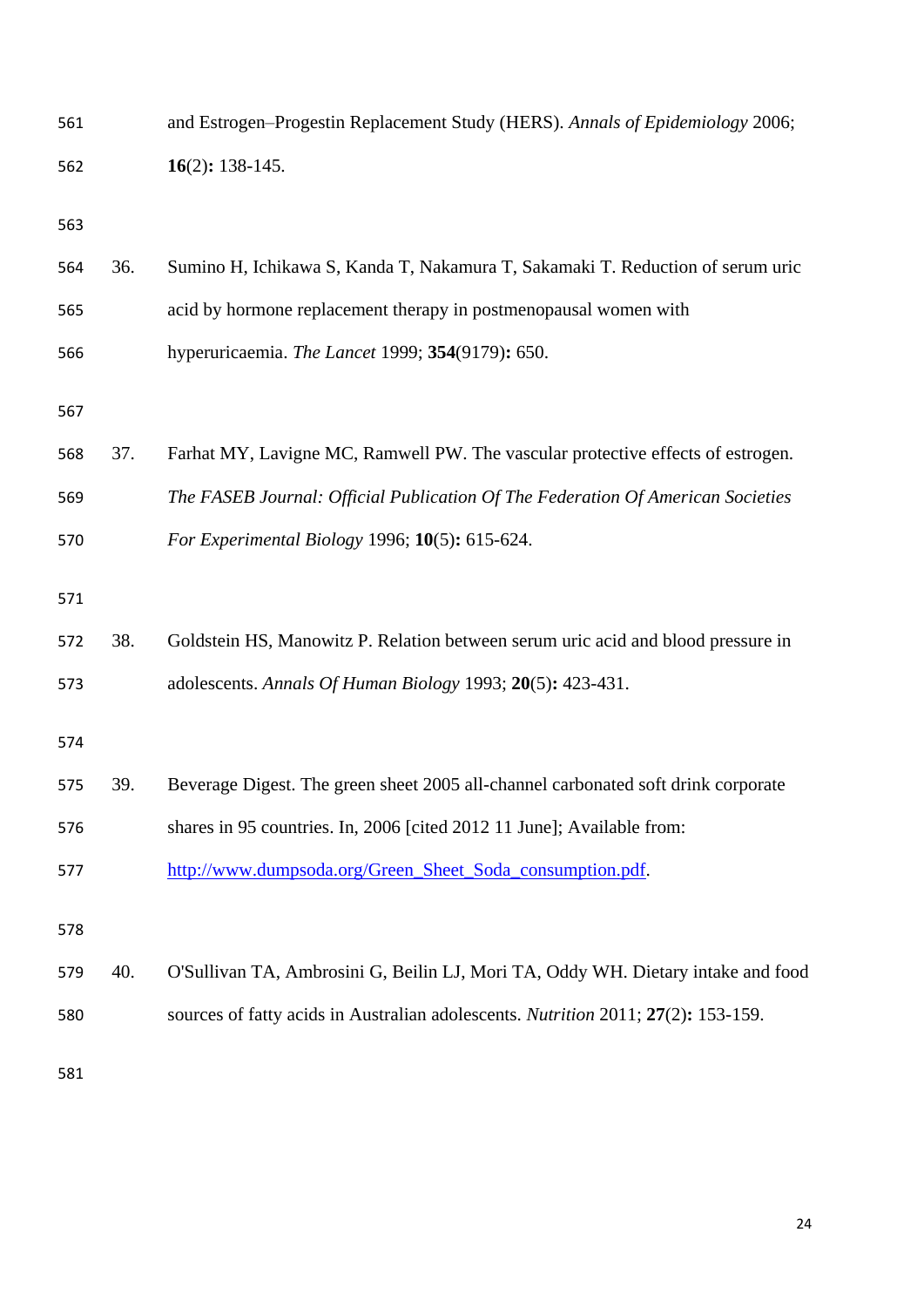<span id="page-24-0"></span>582 41. Li J, Kendall GE, Henderson S, Downie J, Landsborough L, Oddy WH. Maternal

583 psychosocial wellbeing in pregnancy and breastfeeding duration. *Acta Paediatrica* 

584 2008; **97**(2)**:** 221-225.

585

586

# 587 **SUMMARY TABLE**

# **What is known about this topic**

- Higher fructose intakes have been associated with higher serum uric acid and blood pressure in American adolescents and several studies of adults.
- The relationship is usually more prominent in males than females, which may be due to protective hormonal effects in females.
- Sugar-sweetened beverages contribute the largest proportion of fructose to Western diets.

# **What this study adds**

- This research provides further evidence of a significant positive relationship between fructose and serum uric acid, and serum uric acid with systolic blood pressure and mean arterial pressure in male adolescents.
- To our knowledge, this research provides the first assessment between fructose intake, serum uric acid and blood pressure in Australian adolescents.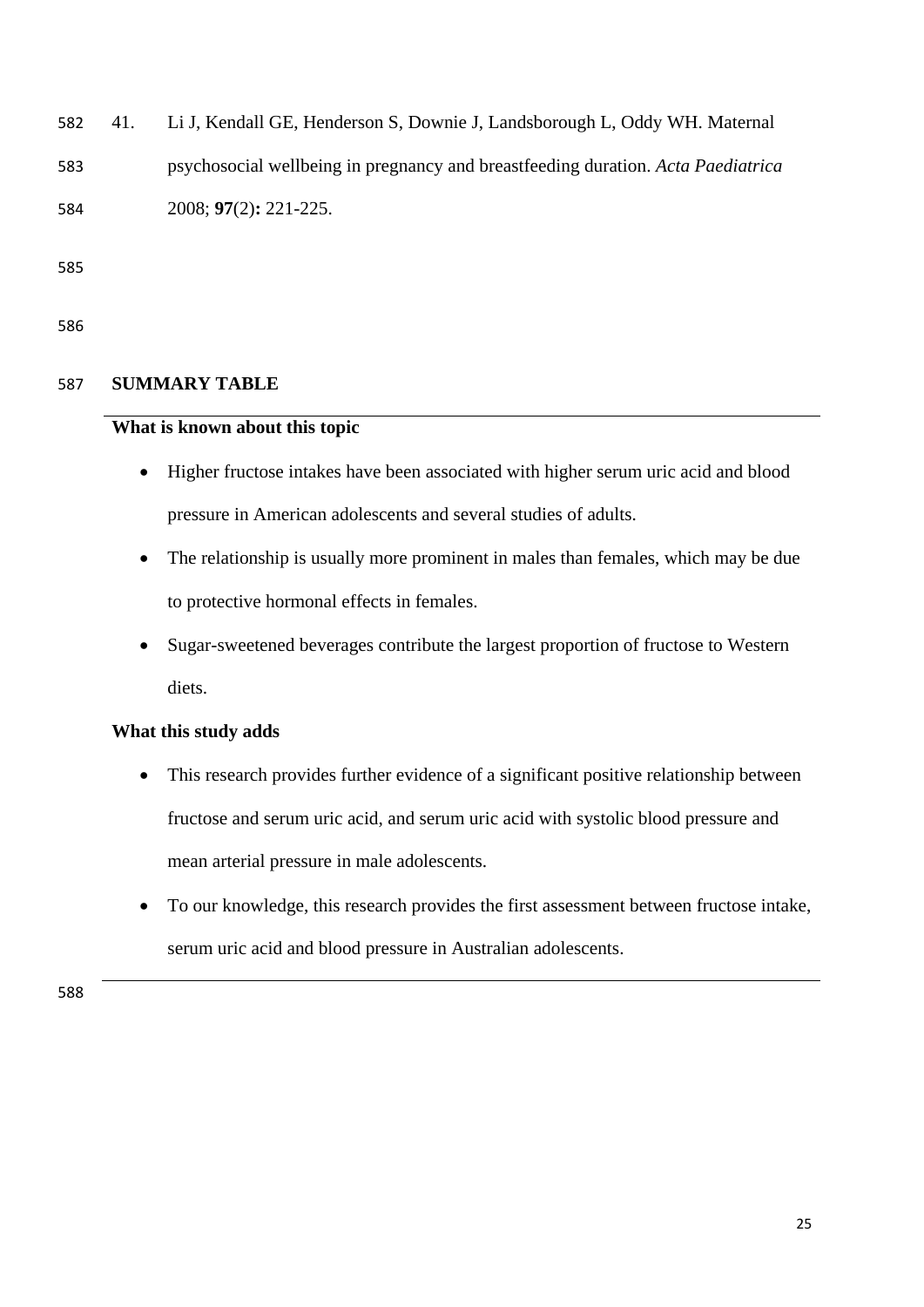|                                 | Girls           | <b>Boys</b>      | $\mathbf{P}^{\text{a}}$ |
|---------------------------------|-----------------|------------------|-------------------------|
|                                 | $(n=395)$       | $(n=419)$        |                         |
| Age (years)                     | $14.0 \pm 0.18$ | $14.0 \pm 0.18$  | 0.83                    |
| Weight (kg)                     | $55.9 \pm 11.1$ | $57.7 \pm 12.6$  | 0.03                    |
| Height $(m)$                    | $1.62 \pm 0.10$ | $1.66 \pm 0.09$  | < 0.01                  |
| BMI $(kg/m^2)$                  | $21.2 \pm 3.8$  | $20.7 \pm 3.7$   | 0.06                    |
| Underweight <sup>b</sup>        | 8.4%            | 5.3%             | < 0.01                  |
| Normal <sup>b</sup>             | 69.2%           | 71.4%            | < 0.01                  |
| Overweight <sup>b</sup>         | 18.6%           | 17.4%            | < 0.01                  |
| Obese <sup>b</sup>              | 3.8%            | 6.0%             | 0.04                    |
| Systolic Blood Pressure (mmHg)  | $108.8 \pm 9.1$ | $114.3 \pm 10.2$ | < 0.01                  |
| Diastolic Blood Pressure (mmHg) | $59.3 \pm 6.8$  | $58.8 \pm 6.8$   | 0.27                    |
| Mean Arterial Pressure (mmHg)   | $75.8 \pm 6.7$  | $77.3 \pm 6.8$   | < 0.01                  |
| Serum Uric Acid (mmol/L)        | $0.27 \pm 0.05$ | $0.32 \pm 0.07$  | < 0.01                  |

Table 1 Age, anthropometry, blood pressure and daily dietary intakes (mean  $\pm$  s.d.) by gender of Raine study adolescents included in analysis.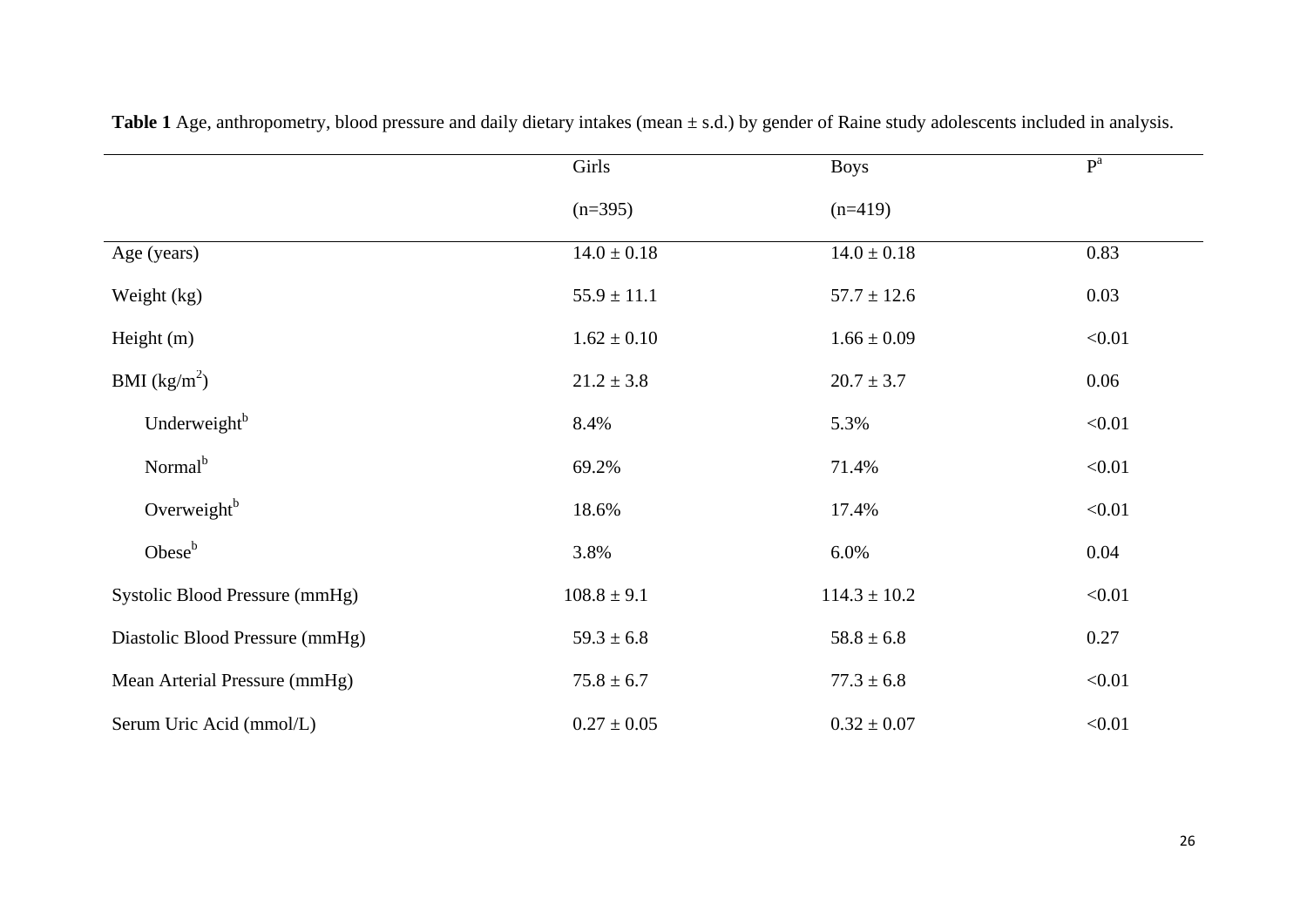|                              | Girls            | <b>Boys</b>      | P <sup>a</sup> |
|------------------------------|------------------|------------------|----------------|
|                              | $(n=395)$        | $(n=419)$        |                |
| Total Energy Intake (kJ)     | $8271 \pm 1769$  | $10495 \pm 2463$ | < 0.01         |
| Carbohydrate (g)             | $248 \pm 62$     | $315 \pm 85$     | < 0.01         |
| Carbohydrate (%)             | $49.4 \pm 6.4$   | $49.4 \pm 5.9$   | 0.87           |
| Dietary Fibre (g)            | $20.2 \pm 6.2$   | $24.3 \pm 8.5$   | < 0.01         |
| Protein $(g)$                | $76.3 \pm 19.7$  | $100.5 \pm 26.0$ | < 0.01         |
| Protein $(\%)$               | $15.8 \pm 2.9$   | $16.4 \pm 2.9$   | < 0.01         |
| Fat $(g)$                    | $72.3 \pm 19.7$  | $90.1 \pm 25.3$  | < 0.01         |
| Fat $(\%)$                   | $32.3 \pm 5.0$   | $31.7 \pm 4.7$   | 0.106          |
| Fructose Intake (g)          | $48.3 \pm 20.2$  | $58.8 \pm 26.6$  | < 0.01         |
| Energy Adjusted Fructose (g) | $55.8 \pm 16.2$  | $51.9 \pm 20.3$  | < 0.01         |
| Sodium (g)                   | $2.48 \pm 0.71$  | $3.16 \pm 0.91$  | < 0.01         |
| Potassium $(g)$              | $2.64 \pm 0.73$  | $3.35 \pm 1.02$  | < 0.01         |
| Vitamin C (mg)               | $124.5 \pm 84.1$ | $134.3 \pm 95.6$ | 0.37           |

Abbreviation: BMI, body mass index.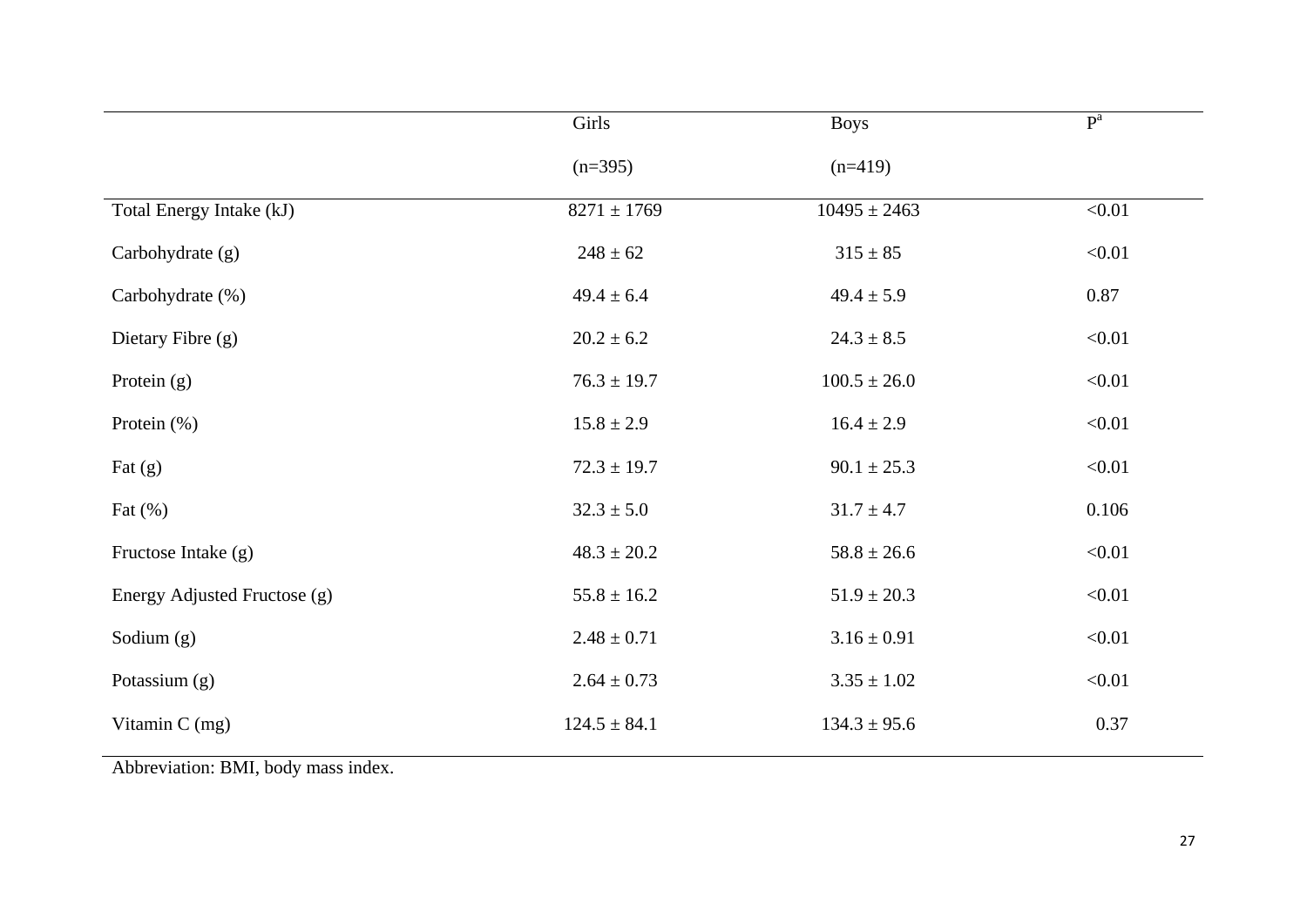<sup>a</sup>P values represent independent t-tests.

 $b^b$ Cole criteria categories for adolescent BMI.<sup>[21,](#page-20-6) [22](#page-20-7)</sup>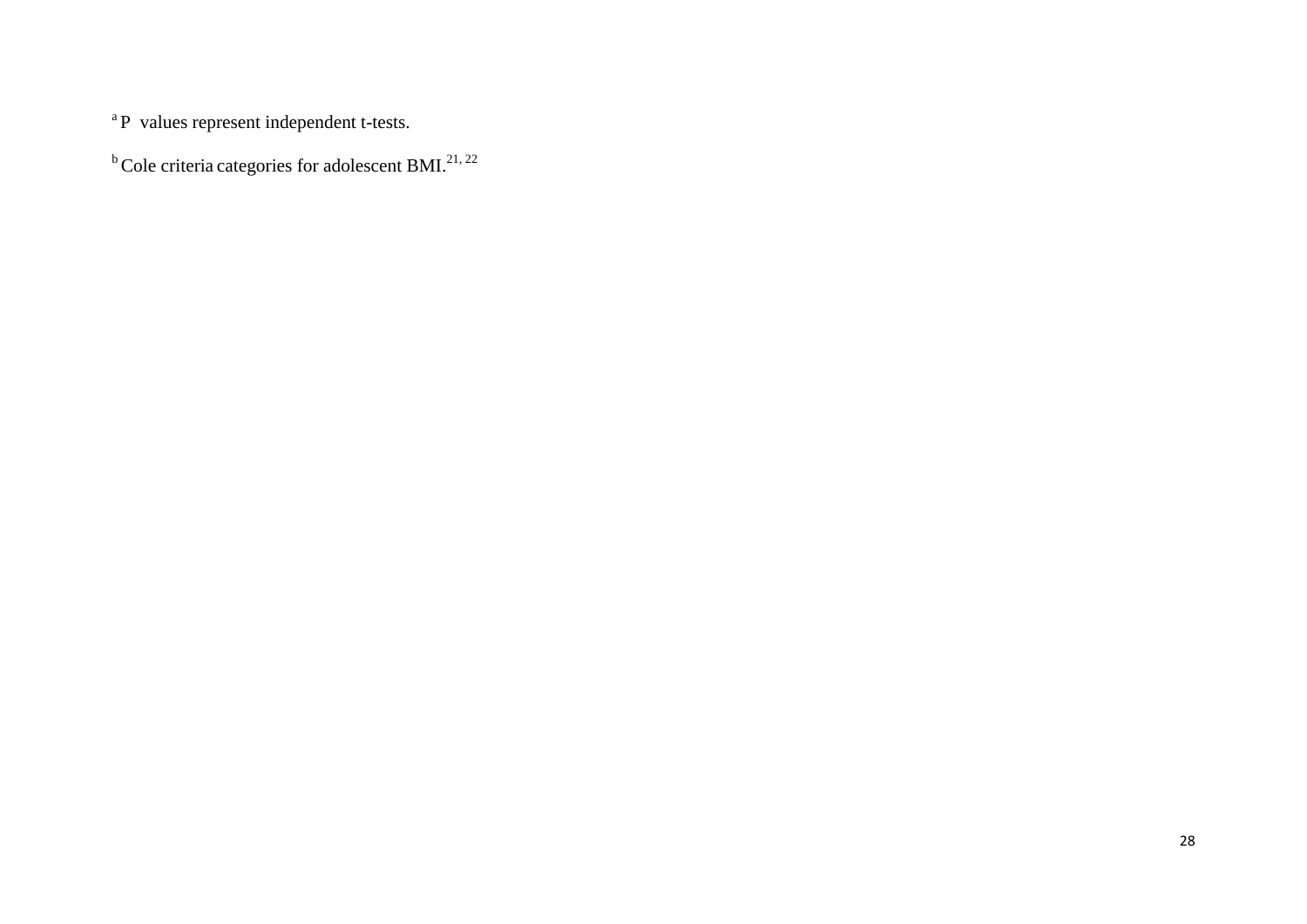|                         | Girls                          |                      |         | <b>Boys</b>                    |                      |         |
|-------------------------|--------------------------------|----------------------|---------|--------------------------------|----------------------|---------|
|                         | Unstandardised $\beta$         | Standardised $\beta$ | P-value | Unstandardised $\beta$         | Standardised $\beta$ | P-value |
|                         | coefficient (95%CI)            | coefficient          |         | coefficient (95%CI)            | coefficient          |         |
| <b>SBP</b>              |                                |                      |         |                                |                      |         |
| Unadjusted              | $0.009$ ( $-0.047$ , $0.065$ ) | 0.016                | 0.746   | $0.006 (-0.042, 0.055)$        | 0.013                | 0.795   |
| Age & BMI model         | $0.013 (-0.043, 0.068)$        | 0.023                | 0.650   | $0.013 (-0.033, 0.058)$        | 0.025                | 0.581   |
| Full model <sup>a</sup> | $-0.010 (-0.072, 0.052)$       | $-0.018$             | 0.754   | $0.008$ ( $-0.044$ , $0.060$ ) | 0.016                | 0.759   |
| <b>DBP</b>              |                                |                      |         |                                |                      |         |
| Unadjusted              | $-0.003$ $(-0.044, 0.038)$     | $-0.007$             | 0.886   | $0.007$ ( $-0.026$ , $0.039$ ) | 0.020                | 0.688   |
| Age & BMI model         | $-0.001 (-0.042, 0.041)$       | $-0.002$             | 0.970   | $0.009$ ( $-0.024$ , $0.041$ ) | 0.025                | 0.605   |
| Full model <sup>b</sup> | $-0.005$ $(-0.049, 0.040)$     | $-0.011$             | 0.837   | $0.015 (-0.017, 0.048)$        | 0.046                | 0.356   |
| <b>MAP</b>              |                                |                      |         |                                |                      |         |
| Unadjusted              | $0.001$ ( $-0.040$ , $0.042$ ) | 0.003                | 0.960   | $0.007$ ( $-0.026$ , $0.039$ ) | 0.019                | 0.692   |
| Age & BMI model         | $0.004$ ( $-0.037$ , $0.045$ ) | 0.009                | 0.858   | $0.010 (-0.022, 0.042)$        | 0.030                | 0.537   |

**Table 2** Multivariate linear regression analysis with energy adjusted fructose intake as the independent variable and systolic blood pressure,

diastolic blood pressure, mean arterial pressure and serum uric acid as the dependent variables, in Raine study adolescents.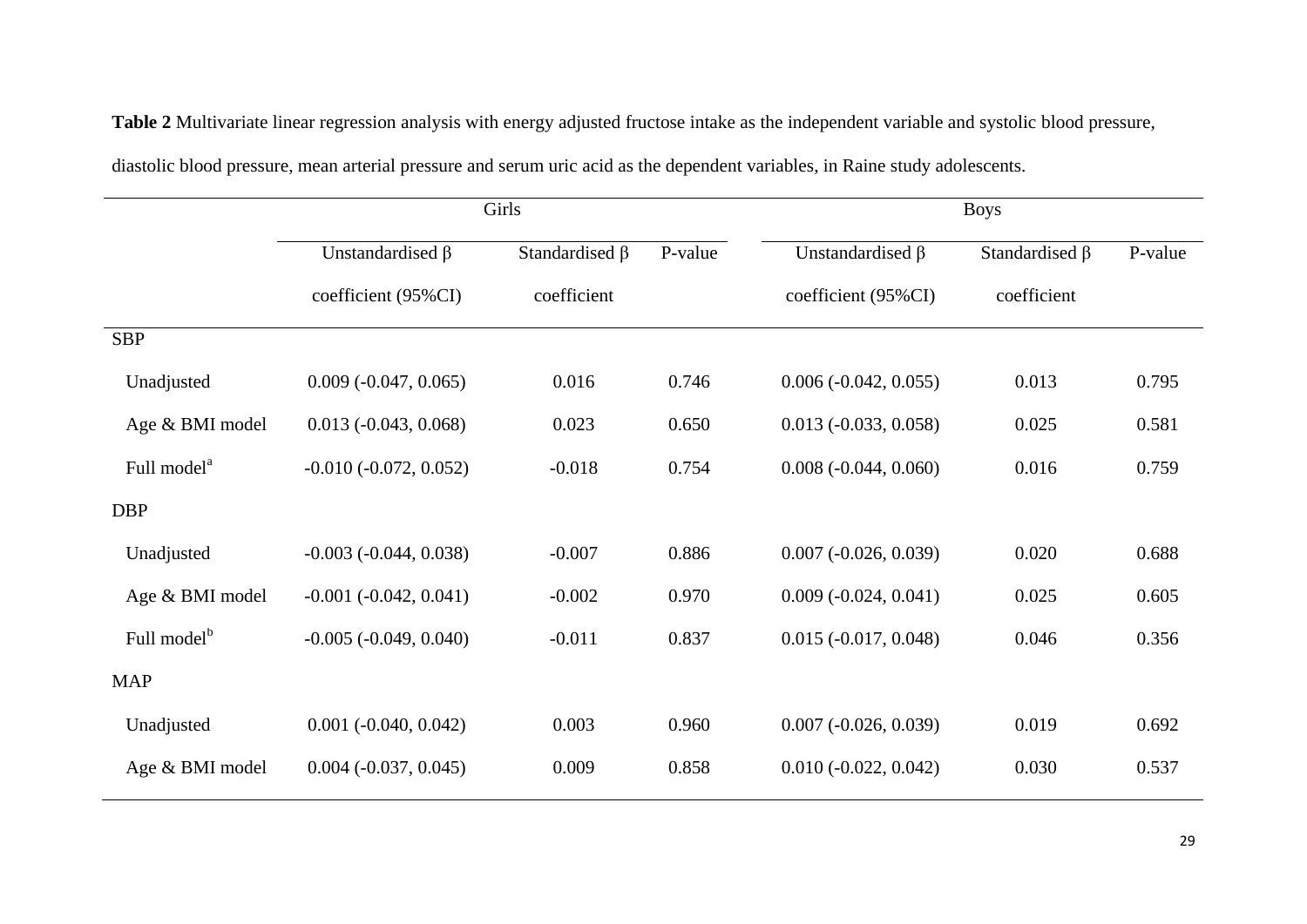|                         | Girls                      |                      |         | <b>Boys</b>             |                      |         |
|-------------------------|----------------------------|----------------------|---------|-------------------------|----------------------|---------|
|                         | Unstandardised $\beta$     | Standardised $\beta$ | P-value | Unstandardised $\beta$  | Standardised $\beta$ | P-value |
|                         | coefficient (95%CI)        | coefficient          |         | coefficient (95%CI)     | coefficient          |         |
| Full model <sup>c</sup> | $0.001 (-0.043, 0.045)$    | 0.003                | 0.957   | $0.015 (-0.016, 0.047)$ | 0.047                | 0.342   |
| SerumUA                 |                            |                      |         |                         |                      |         |
| Unadjusted              | $0.0004 (-0.001, 0.00004)$ | $-0.119$             | 0.029   | 0.0004(0.00008, 0.001)  | 0.125                | 0.015   |
| Age & BMI model         | $0.0003 (-0.001, 0.00001)$ | $-0.101$             | 0.043   | 0.0004(0.00009, 0.001)  | 0.121                | 0.010   |
| Full model <sup>d</sup> | $0.0003(-0.001, 0.00003)$  | $-0.109$             | 0.073   | 0.0005(0.0001, 0.001)   | 0.154                | 0.006   |

Abbreviations: SBP, systolic blood pressure; DBP, diastolic blood pressure; MAP, mean arterial pressure; UA, uric acid; BMI, body mass index.

<sup>a</sup> Age, BMI, sodium, puberty, maternal education, fibre.

 $<sup>b</sup>$  Age, BMI, sodium, aerobic fitness, family history of hypertension.</sup>

 $\textdegree$  Age, BMI, sodium, aerobic fitness, family history of hypertension, fibre

 $d$  Age, BMI, sodium, vitamin C, puberty, aerobic fitness.

Bolded values are significant (P< 0.05).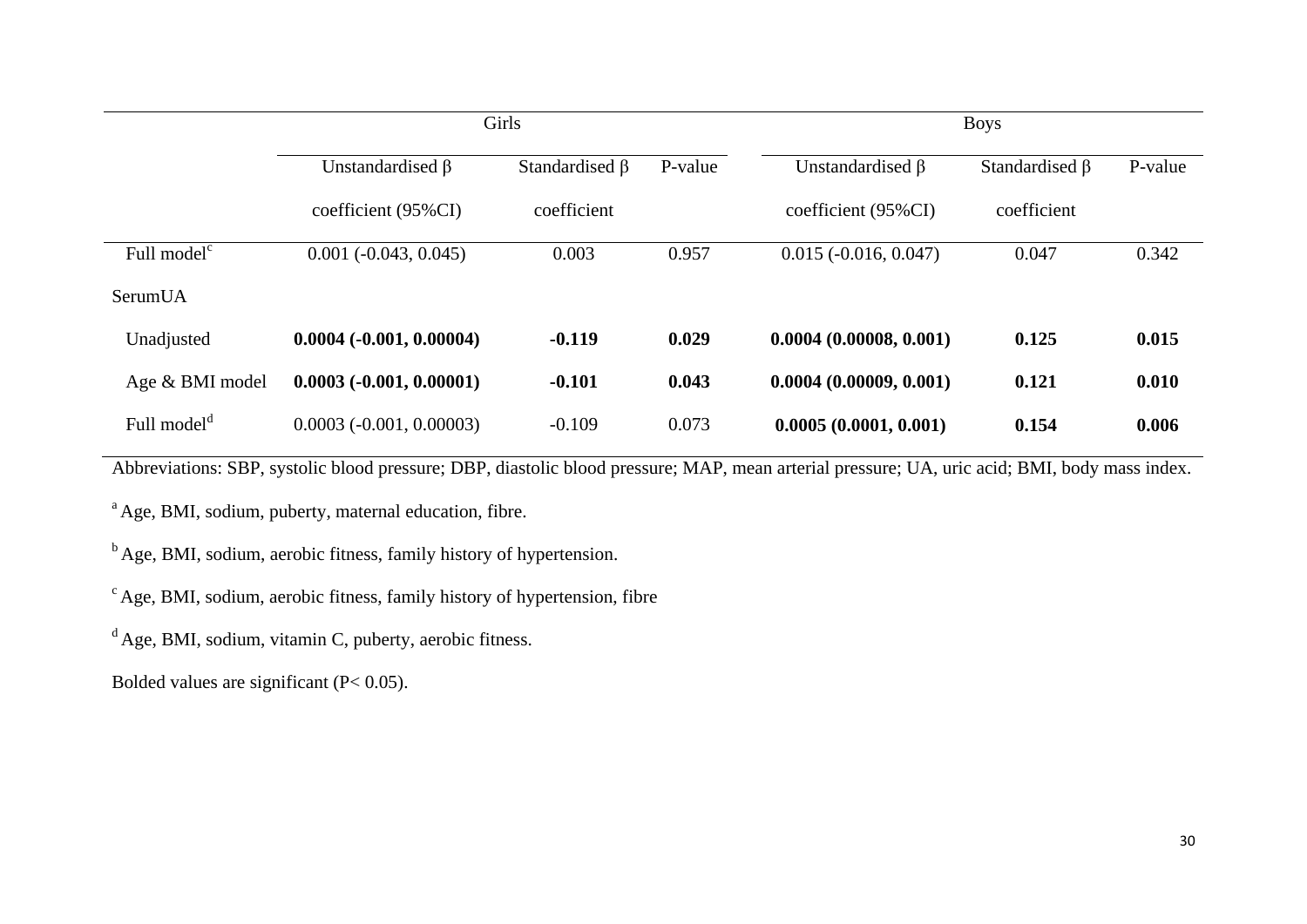Girls Boys Unstandardised β coefficient (95%CI) Standardised β coefficient P-value Unstandardised β coefficient (95%CI) Standardised β coefficient P-value SBP Unadjusted **24.43 (6.09, 42.76) 0.142 0.009 48.97 (34.55, 63.40) 0.325 <0.001** Age & BMI model 12.20 (-7.90, 32.30) 0.071 0.233 **33.44 (18.39, 48.48) 0.222 <0.001** Full model<sup>a</sup> 7.19 (-17.73, 32.11) 0.040 0.570 **28.44 (10.66, 46.23) 0.182 0.002** DBP Unadjusted 4.63 (-9.13, 18.39) 0.036 0.508 2.12 (-8.14, 12.37) 0.021 0.685 Age & BMI model 5.22 (-9.91, 20.36) 0.041 0.498 -0.691 (-11.88, 10.49) -0.007 0.903 Full model $<sup>b</sup>$ </sup> 8.83 (-10.58, 28.24) 0.066 0.371 9.08 (-4.20, 22.35) 0.086 0.179 MAP Unadjusted 11.230 (-2.23, 24.69) 0.089 0.102 **17.74 (7.62, 27.85) 0.175 0.001** Age & BMI model  $7.55 (-7.29, 22.39)$   $0.060$   $0.318$   $10.68 (-0.158, 21.53)$   $0.105$   $0.053$ 

**Table 3** Multivariate linear regression analysis with serum uric acid as the independent variable and systolic blood pressure, diastolic blood

pressure and mean arterial pressure as the dependent variables, in Raine study adolescents.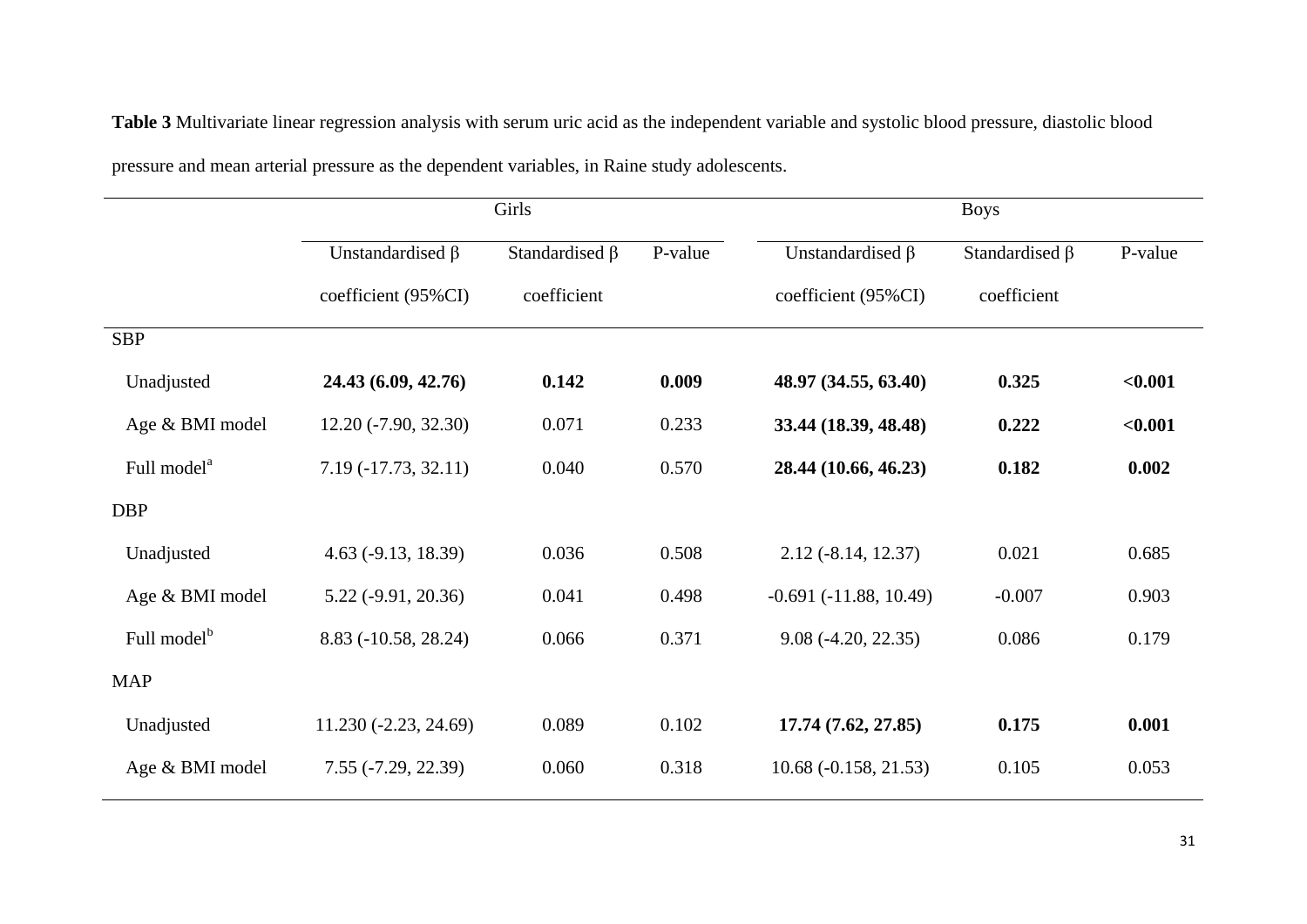|                         | Girls                  |                      |         | <b>Boys</b>             |                      |         |
|-------------------------|------------------------|----------------------|---------|-------------------------|----------------------|---------|
|                         | Unstandardised $\beta$ | Standardised $\beta$ | P-value | Unstandardised $\beta$  | Standardised $\beta$ | P-value |
|                         | coefficient $(95\%CI)$ | coefficient          |         | $coefficient (95\% CI)$ | coefficient          |         |
| Full model <sup>c</sup> | $7.28(-8.28, 22.84)$   | 0.058                | 0.358   | 15.00(3.78, 26.23)      | 0.150                | 0.009   |

Abbreviations: SBP, systolic blood pressure; DBP, diastolic blood pressure; MAP, mean arterial pressure; UA, uric acid; BMI, body mass index; ad, adjusted.

<sup>a</sup> Age, BMI, sodium, puberty, maternal education, fibre.

 $<sup>b</sup>$  Age, BMI, sodium, puberty, family history of hypertension, single parent family, fibre.</sup>

 $\textdegree$  Age, BMI, sodium, aerobic fitness, family history of hypertension, single parent family, fibre.

Bolded values are significant (P< 0.05).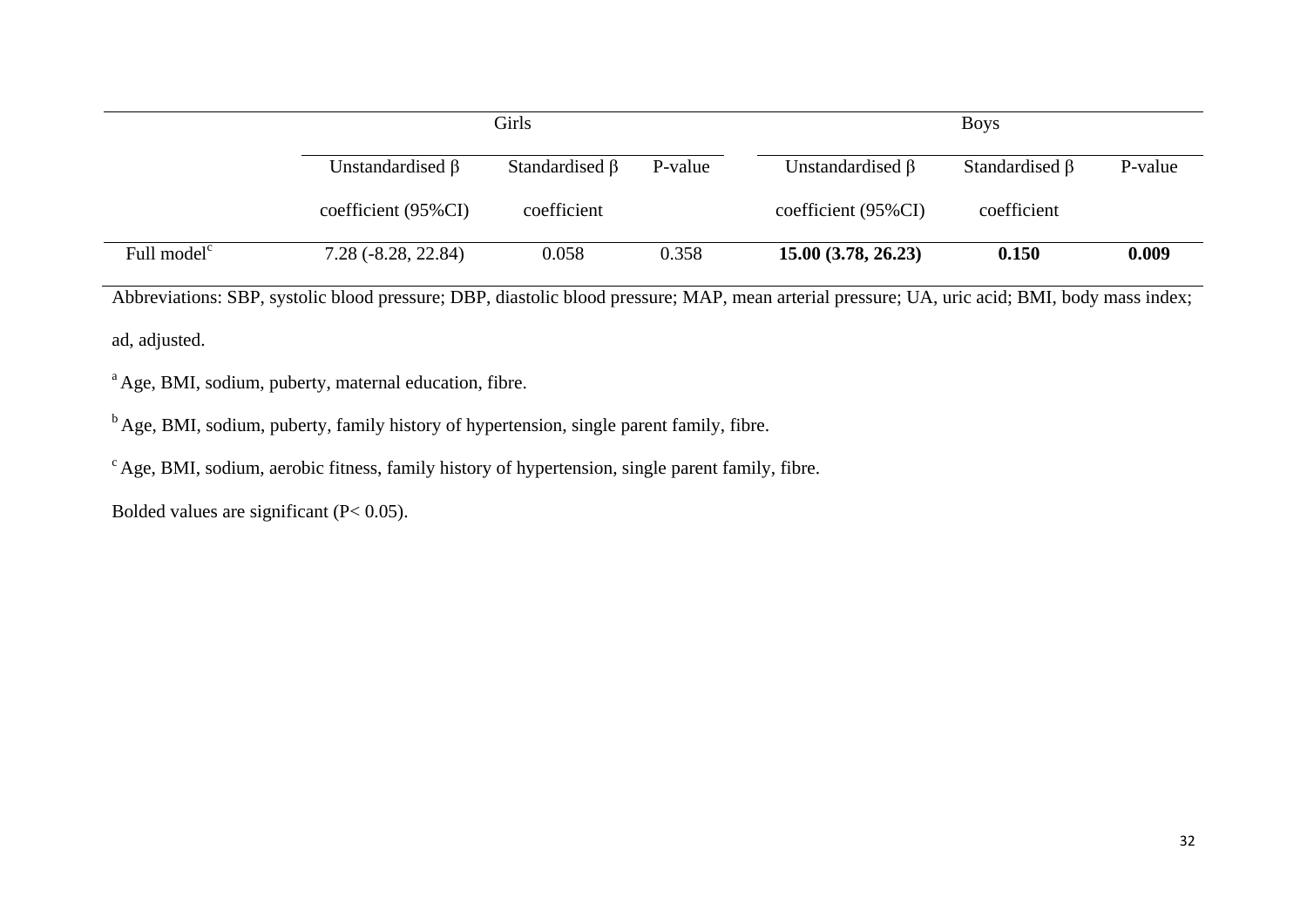|                   | Quartile of energy adjusted fructose (g) |                 |                  |                  |         |  |
|-------------------|------------------------------------------|-----------------|------------------|------------------|---------|--|
|                   | Q1                                       | Q2              | Q3               | Q <sub>4</sub>   | $P^a$   |  |
|                   |                                          |                 | Boys $(n=418)$   |                  |         |  |
| Quartile          | $28.4 \pm 7.8$                           | $44.2 \pm 3.4$  | $56.4 \pm 4.4$   | $78.7 \pm 14.1$  | $0.001$ |  |
|                   |                                          |                 |                  |                  |         |  |
| Weight (kg)       | $57.4 \pm 13.4$                          | $56.0 \pm 11.5$ | $58.9 \pm 14.1$  | $58.4 \pm 12.6$  | 0.345   |  |
| Height (m)        | $1.66 \pm 0.08$                          | $1.65 \pm 0.10$ | $1.67 \pm 0.09$  | $1.68 \pm 0.08$  | < 0.05  |  |
| BMI $(kg/m^2)$    | $20.7 \pm 4.1$                           | $20.5 \pm 3.3$  | $21.1 \pm 4.3$   | $20.5 \pm 3.7$   | 0.636   |  |
| $SBP$ (mmHg)      | $114.2 \pm 10.8$                         | $112.6 \pm 9.4$ | $115.2 \pm 10.3$ | $115.3 \pm 10.2$ | 0.198   |  |
| $DBP$ (mmHg)      | $58.6 \pm 6.7$                           | $58.7 \pm 6.7$  | $59.2 \pm 7.0$   | $58.7 \pm 7.1$   | 0.936   |  |
| $MAP$ (mmHg)      | $77.1 \pm 6.7$                           | $76.7 \pm 6.6$  | $77.8 \pm 7.0$   | $77.6 \pm 7.0$   | 0.636   |  |
| Serum UA (mmol/L) | $0.31\pm0.07$                            | $0.32 \pm 0.07$ | $0.33 \pm 0.06$  | $0.34 \pm 0.07$  | 0.052   |  |
| Sodium (mg)       | $3433 \pm 896$                           | $3204 \pm 892$  | $3017 \pm 924$   | $2987 \pm 884$   | 0.001   |  |
| Potassium (mg)    | $3374 \pm 957$                           | $3303 \pm 1110$ | $3360 \pm 1031$  | $3383 \pm 983$   | 0.943   |  |
| Fibre $(g)$       | $25.0 \pm 8.2$                           | $23.6 \pm 8.6$  | $24.0 \pm 7.6$   | $24.4 \pm 8.5$   | 0.668   |  |

**Table 4** One way ANOVA analyses of Raine study adolescent characteristics by quartile (Q) of energy adjusted fructose (mean ± s.d.).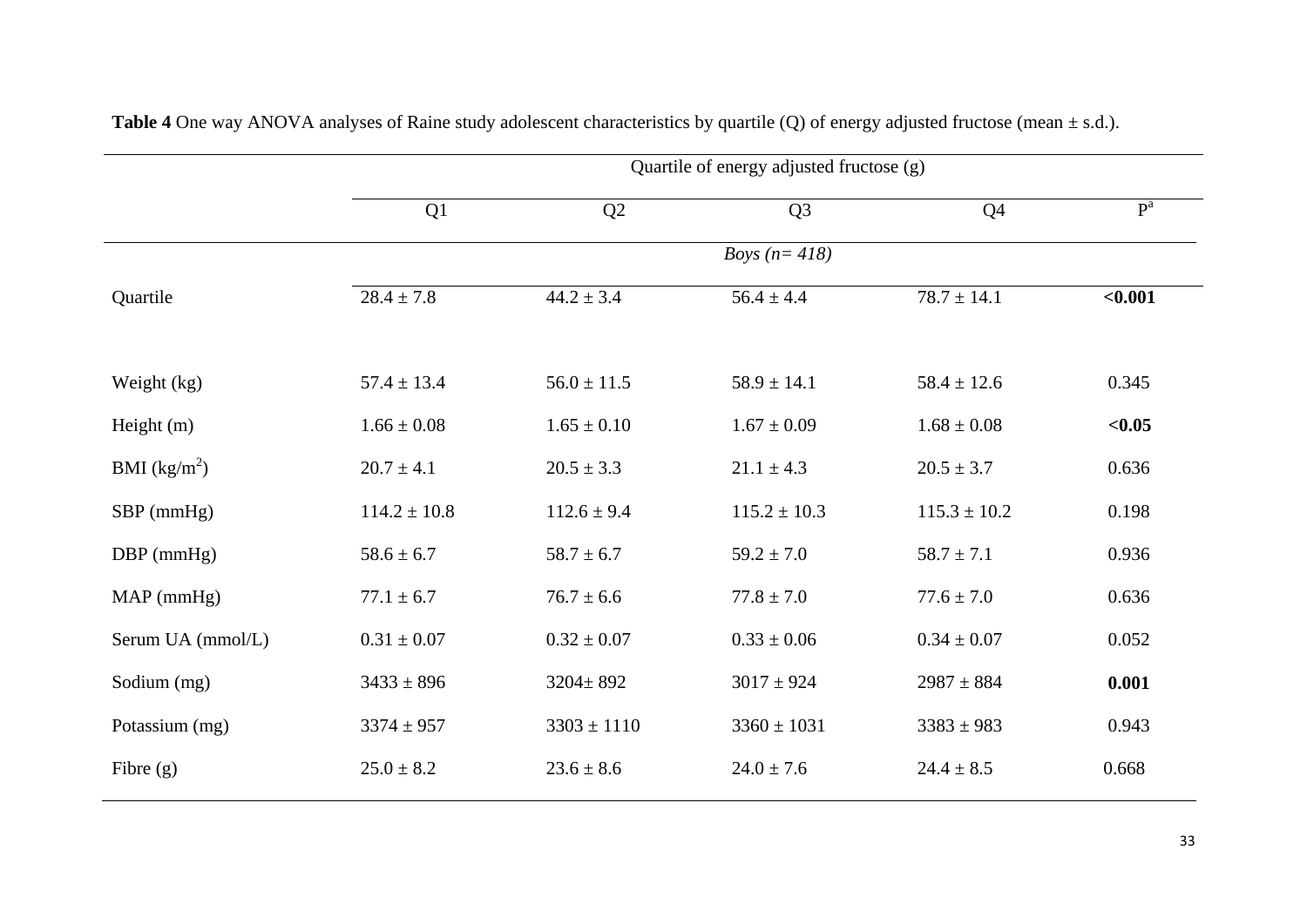|                      | Quartile of energy adjusted fructose (g) |                  |                  |                   |         |  |
|----------------------|------------------------------------------|------------------|------------------|-------------------|---------|--|
|                      | Q1                                       | Q2               | Q <sub>3</sub>   | Q <sub>4</sub>    | $P^a$   |  |
| Caffeine (mg)        | $14.9 \pm 22.1$                          | $21.3 \pm 26.2$  | $27.3 \pm 41.3$  | $34.4 \pm 36.1$   | < 0.05  |  |
| Vitamin C (mg)       | $100.9 \pm 78.0$                         | $130.5 \pm 98.6$ | $143.2 \pm 91.3$ | $163.7 \pm 103.2$ | < 0.001 |  |
|                      |                                          |                  | n(%)             |                   |         |  |
| Family history of HT | 4(3.8)                                   | 9(8.6)           | 8(7.7)           | 7(6.7)            | 0.541   |  |
| Annual family income |                                          |                  |                  |                   |         |  |
| (SAUD)               |                                          |                  |                  |                   |         |  |
| $<$ \$35 000         | 19(15.5)                                 | 19(18.4)         | 18(18)           | 19(20.6)          | 0.648   |  |
| \$35000-\$70000      | 37(41.7)                                 | 37(33.0)         | 36(31)           | 37(38.2)          |         |  |
| > \$70,000           | 47(42.7)                                 | 47(48.5)         | 46(51)           | 47(41.2)          |         |  |
| Maternal education   |                                          |                  |                  |                   |         |  |
| Year 10 or less      | 35(33.3)                                 | 33(31.4)         | 30(28.8)         | 37(35.5)          | 0.755   |  |
| Year 11              | 18(17.1)                                 | 23(21.9)         | 21(20.2)         | 14(13.5)          |         |  |
| Year 12              | 52(49.5)                                 | 49 (46.7)        | 53 $(51.0)$      | 53 (51.0)         |         |  |
|                      |                                          |                  |                  |                   |         |  |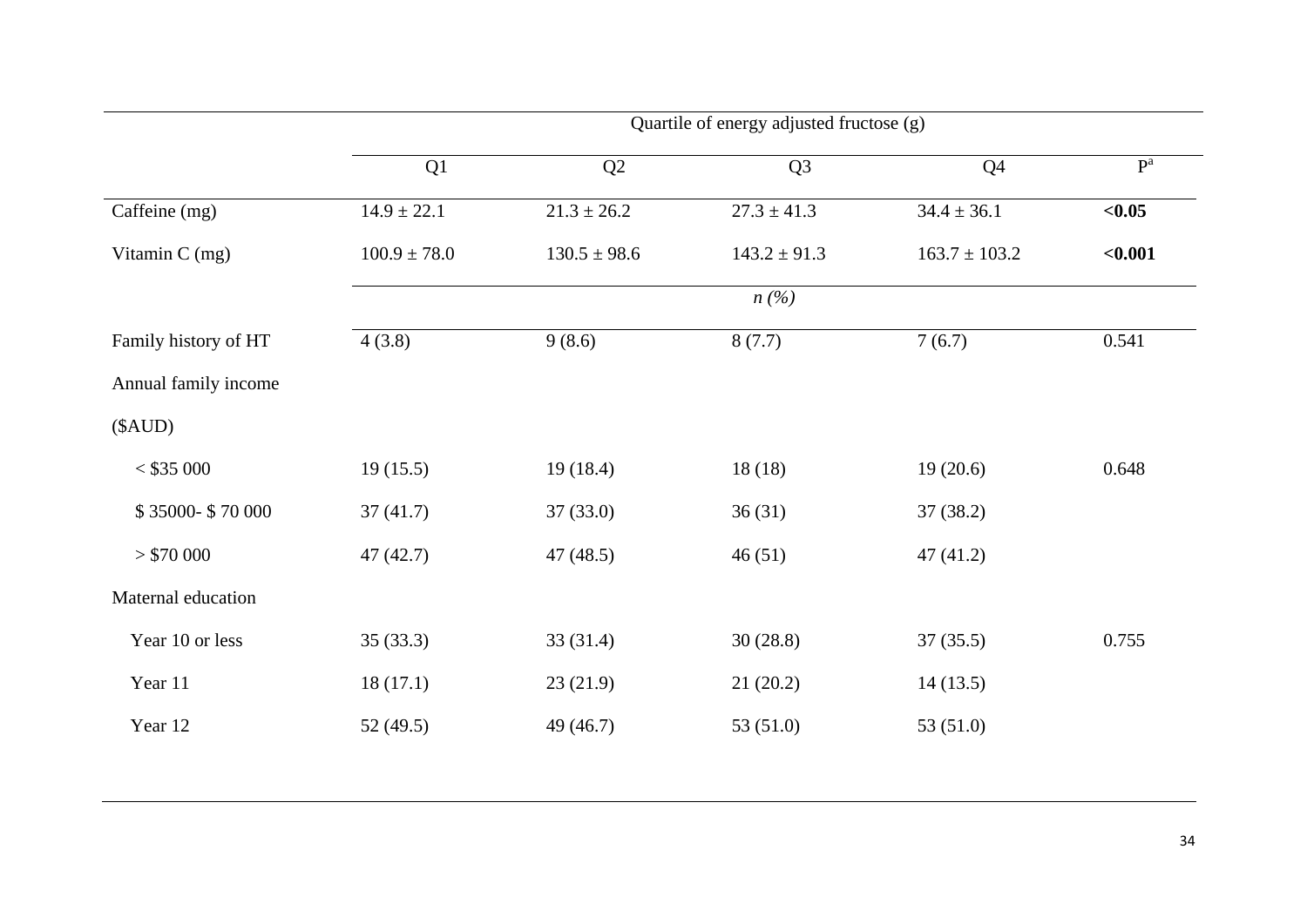|                   | Quartile of energy adjusted fructose (g) |                 |                     |                 |         |  |
|-------------------|------------------------------------------|-----------------|---------------------|-----------------|---------|--|
|                   | Q1                                       | Q2              | Q <sub>3</sub>      | Q <sub>4</sub>  | $P^a$   |  |
|                   |                                          |                 | Girls ( $n = 394$ ) |                 |         |  |
| Quartile          | $37.4 \pm 6.2$                           | $49.4 \pm 2.7$  | $59.5 \pm 3.0$      | $76.9 \pm 12.5$ | < 0.001 |  |
| Weight (kg)       | $56.6 \pm 12.1$                          | $56.4 \pm 11.4$ | $54.9 \pm 9.5$      | $55.3 \pm 11.4$ | 0.628   |  |
| Height (m)        | $1.62 \pm 0.62$                          | $1.62 \pm 0.60$ | $1.61 \pm 0.17$     | $1.62 \pm 0.06$ | 0.870   |  |
| BMI $(kg/m^2)$    | $21.5 \pm 4.3$                           | $21.5 \pm 3.7$  | $20.7 \pm 3.2$      | $20.9 \pm 3.7$  | 0.313   |  |
| $SBP$ (mmHg)      | $109.4 \pm 9.3$                          | $108.4 \pm 9.5$ | $109.1 \pm 9.2$     | $108.5 \pm 8.3$ | 0.815   |  |
| $DBP$ (mmHg)      | $60.2 \pm 6.4$                           | $59.1 \pm 6.5$  | $58.7 \pm 7.4$      | $59.4 \pm 6.7$  | 0.468   |  |
| $MAP$ (mmHg)      | $76.6 \pm 6.7$                           | $75.5 \pm 6.7$  | $75.5 \pm 7.3$      | $75.8 \pm 6.0$  | 0.628   |  |
| Serum UA (mmol/L) | $0.27 \pm 0.06$                          | $0.27 \pm 0.05$ | $0.27 \pm 0.05$     | $0.26 \pm 0.04$ | 0.226   |  |
| Sodium (mg)       | $2735 \pm 750$                           | $2395 \pm 554$  | $2480 \pm 796$      | $2282 \pm 628$  | < 0.001 |  |
| Potassium (mg)    | $2756 \pm 714$                           | $2540 \pm 712$  | $2604 \pm 650$      | $2665 \pm 832$  | 0.197   |  |
| Fibre $(g)$       | $21.2 \pm 6.3$                           | $19.4 \pm 6.3$  | $19.8 \pm 6.0$      | $20.3 \pm 6.6$  | 0.217   |  |
| Caffeine (mg)     | $15.3 \pm 24.2$                          | $19.2 \pm 24.8$ | $18.1 \pm 26.6$     | $21.3 \pm 23.3$ | < 0.05  |  |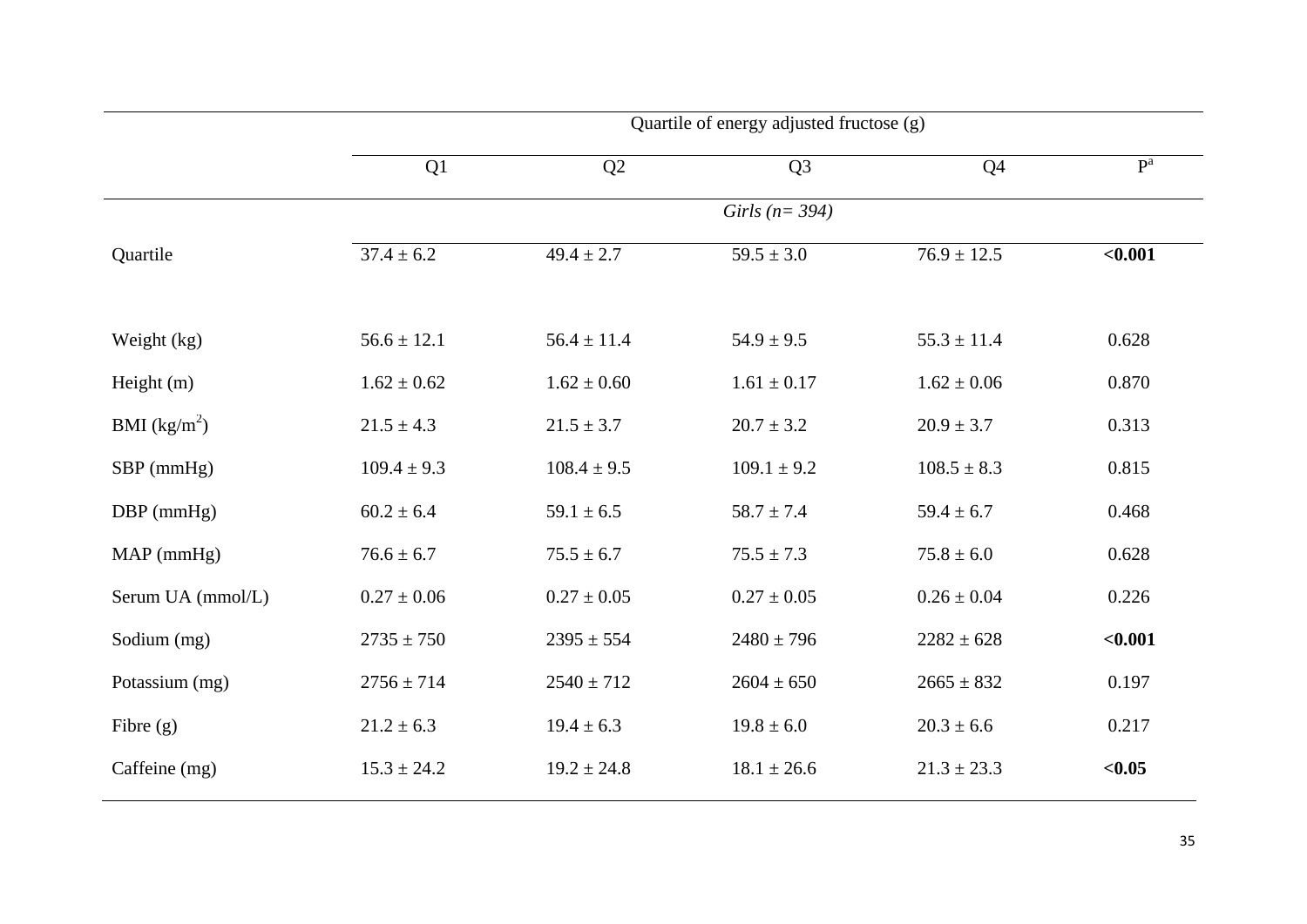|                      | Quartile of energy adjusted fructose (g) |                  |                               |                  |         |  |
|----------------------|------------------------------------------|------------------|-------------------------------|------------------|---------|--|
|                      | Q1                                       | Q2               | Q <sub>3</sub>                | Q <sub>4</sub>   | $P^a$   |  |
| Vitamin $C$ (mg)     | $96.9 \pm 63.9$                          | $121.8 \pm 88.8$ | $126.4 \pm 81.3$              | $153.0 \pm 91.7$ | $0.001$ |  |
|                      |                                          |                  | $n\left(\frac{\%}{\%}\right)$ |                  |         |  |
| Family history of HT | 4(4.0)                                   | 12(12.2)         | 3(3.0)                        | 6(6.1)           | 0.037   |  |
| Annual family income |                                          |                  |                               |                  |         |  |
| (SAUD)               |                                          |                  |                               |                  |         |  |
| $<$ \$35 000         | 17(17.5)                                 | 28(28.9)         | 25(23.2)                      | 23(26.0)         | 0.114   |  |
| \$35000-\$70000      | 42(43.3)                                 | 23(23.7)         | 35(39.4)                      | 34(35.4)         |         |  |
| > \$70000            | 38 (39.2)                                | 46(47.4)         | 40(37.4)                      | 39(38.5)         |         |  |
| Maternal education   |                                          |                  |                               |                  |         |  |
| Year 10 or less      | 43(43.4)                                 | 28(28.6)         | 41 $(41.4)$                   | 32(33.0)         | 0.219   |  |
| Year 11              | 12(12.1)                                 | 21(21.4)         | 13(13.1)                      | 14(14.4)         |         |  |
| Year 12              | 44 (44.4)                                | 49(50.0)         | 45(45.5)                      | 51(52.6)         |         |  |

Abbreviations: ANOVA, analysis of variance; BMI, body mass index; SBP, systolic blood pressure; DBP, diastolic blood pressure; MAP, mean arterial pressure; HT, hypertension; UA, uric acid.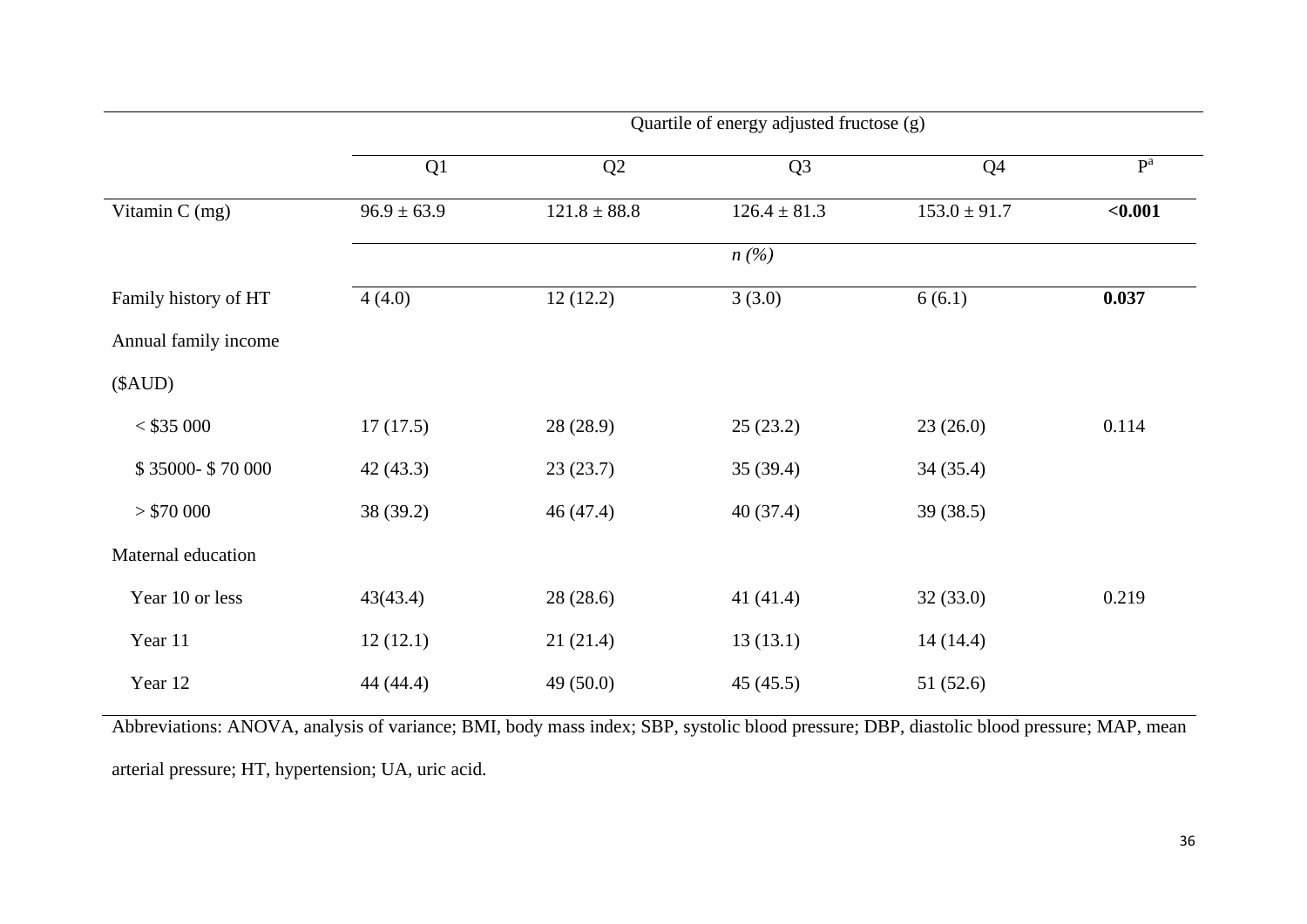<sup>a</sup>P values for one way ANOVA equality of means or Chi-square test for equality of proportions.

Bolded values are significant (P< 0.05).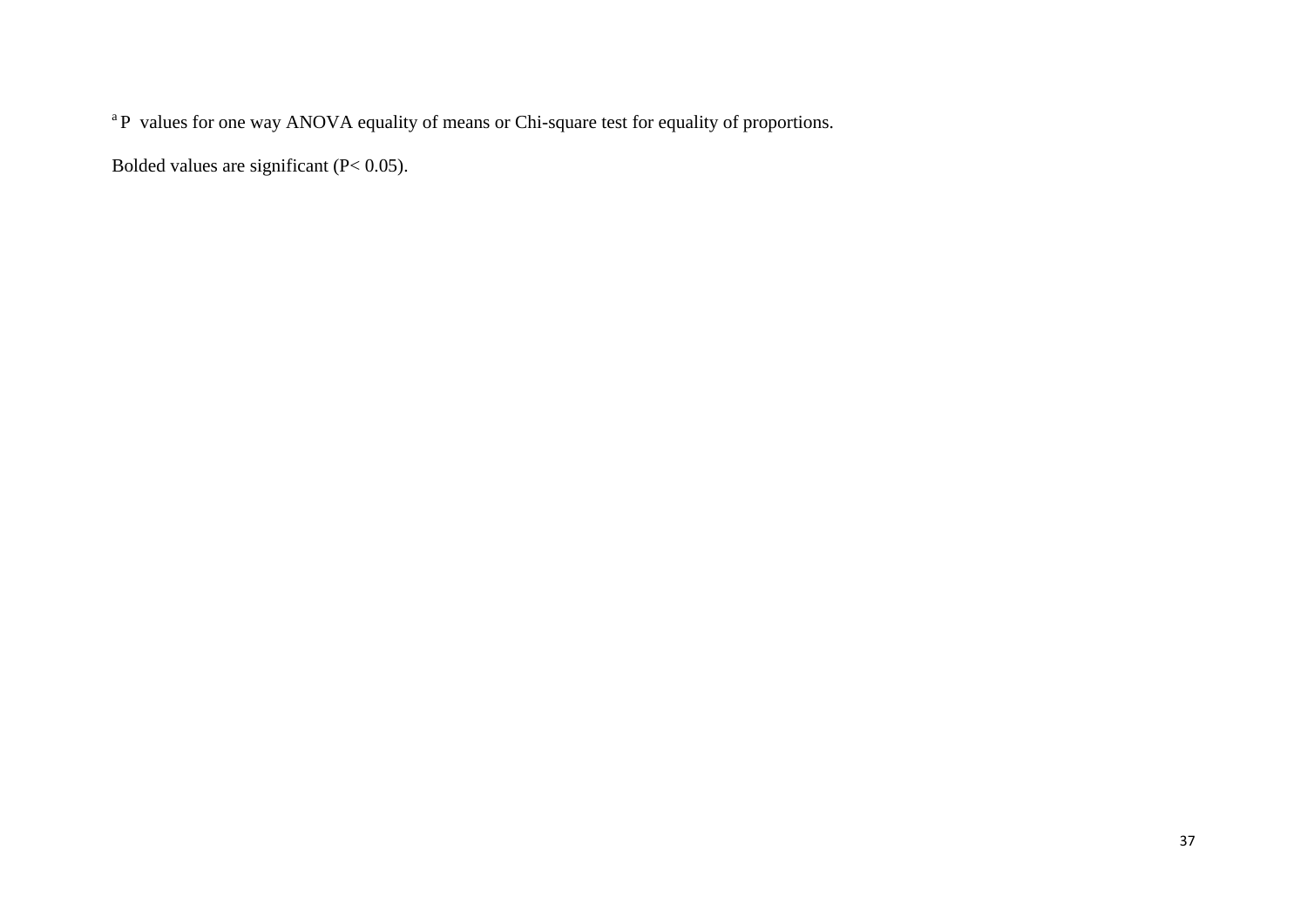|                              |  | Table 5 One way ANOVA analyses of energy adjusted fructose, systolic BP, diastolic BP and mean arterial pressure by quartile (Q) of serum |
|------------------------------|--|-------------------------------------------------------------------------------------------------------------------------------------------|
| uric acid (mean $\pm$ s.d.). |  |                                                                                                                                           |

|                           | Quartile of serum uric acid (mmol/L) |                  |                       |                  |                |  |
|---------------------------|--------------------------------------|------------------|-----------------------|------------------|----------------|--|
|                           | Q1                                   | Q2               | Q <sub>3</sub>        | Q <sub>4</sub>   | P <sup>a</sup> |  |
|                           |                                      |                  | <i>Boys</i> $(n=380)$ |                  |                |  |
| Quartile                  | $0.24 \pm 0.03$                      | $0.30 \pm 0.01$  | $0.34 \pm 0.1$        | $0.41 \pm 0.04$  | < 0.001        |  |
| Fructose <sup>b</sup> (g) | $57.8 \pm 18.9$                      | $56.8 \pm 14$    | $53.8 \pm 16.3$       | $54.1 \pm 14.1$  | 0.082          |  |
| $SBP$ (mmHg)              | $110.3 \pm 9.0$                      | $114.1 \pm 10.1$ | $115.5 \pm 0.5$       | $118.0 \pm 10.8$ | < 0.001        |  |
| $DBP$ (mmHg)              | $58.7 \pm 6.1$                       | $59.2 \pm 7.4$   | $58.5 \pm 6.5$        | $58.9 \pm 7.5$   | 0.917          |  |
| $MAP$ (mmHg)              | $75.9 \pm 6.0$                       | $77.5 \pm 7.4$   | $77.5 \pm 6.2$        | $78.6 \pm 7.6$   | 0.049          |  |
|                           |                                      |                  | Girls ( $n = 338$ )   |                  |                |  |
| Quartile                  | $0.21 \pm 0.02$                      | $0.25 \pm 0.01$  | $0.28 \pm 0.01$       | $0.34 \pm 0.03$  | < 0.001        |  |
| Fructose <sup>b</sup> (g) | $57.8 \pm 18.9$                      | $56.8 \pm 14.9$  | $53.8 \pm 16.29$      | $54.1 \pm 14.1$  | 0.284          |  |
| $SBP$ (mmHg)              | $107.3 \pm 8.7$                      | $107.5 \pm 9.9$  | $110.1 \pm 8.4$       | $110.5 \pm 8.6$  | 0.034          |  |
| $DBP$ (mmHg)              | 59.1 $\pm$ 6.3                       | $59.0 \pm 6.1$   | $59.7 \pm 7.3$        | $58.7 \pm 7.0$   | 0.794          |  |
| $MAP$ (mmHg)              | $75.1 \pm 6.1$                       | $75.2 \pm 6.5$   | $76.5 \pm 6.8$        | $76.0 \pm 6.8$   | 0.426          |  |